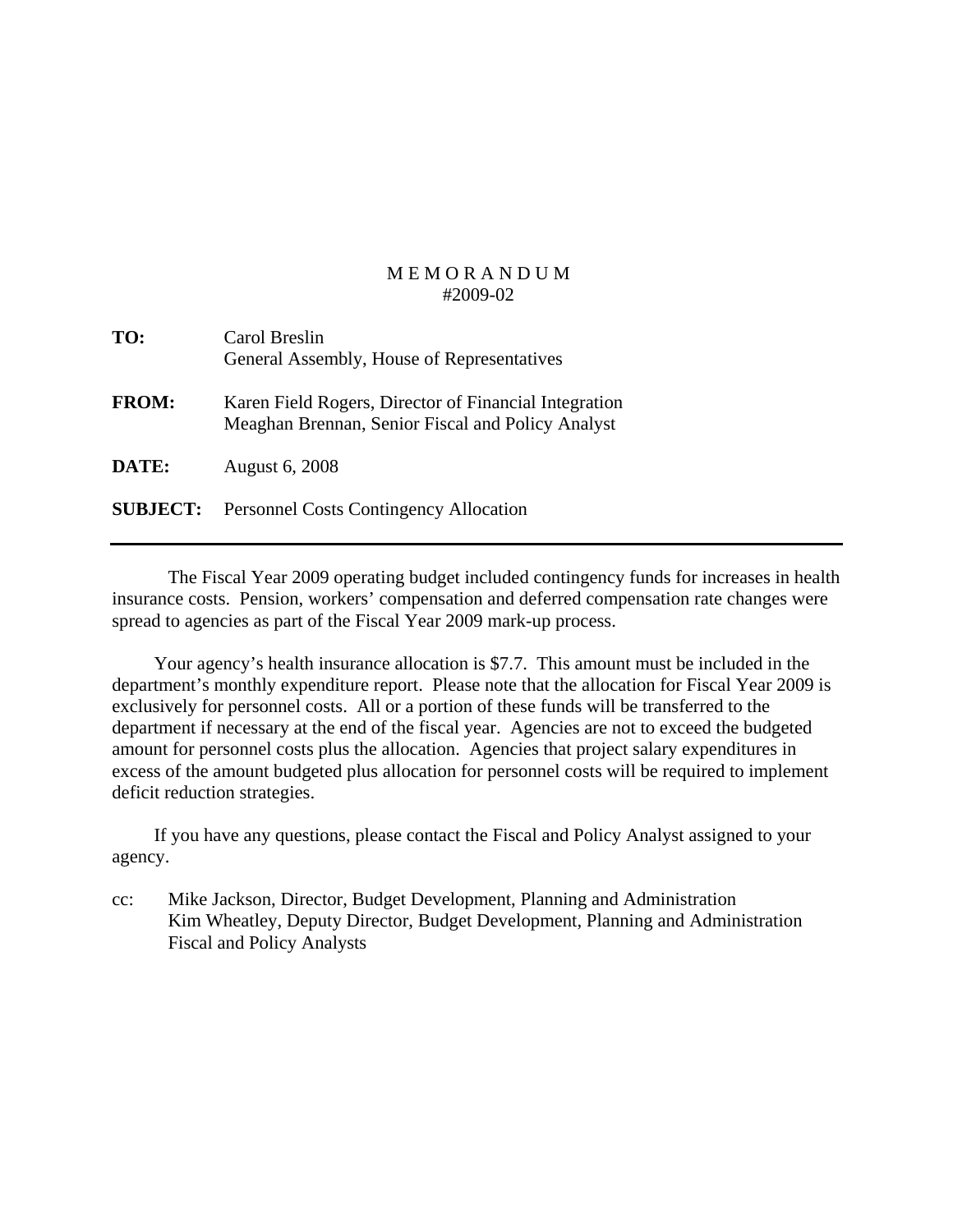| TO:             | <b>Joy Bower</b><br>General Assembly, Senate                                                               |
|-----------------|------------------------------------------------------------------------------------------------------------|
| <b>FROM:</b>    | Karen Field Rogers, Director of Financial Integration<br>Meaghan Brennan, Senior Fiscal and Policy Analyst |
| DATE:           | <b>August 6, 2008</b>                                                                                      |
| <b>SUBJECT:</b> | <b>Personnel Costs Contingency Allocation</b>                                                              |

 The Fiscal Year 2009 operating budget included contingency funds for increases in health insurance costs. Pension, workers' compensation and deferred compensation rate changes were spread to agencies as part of the Fiscal Year 2009 mark-up process.

 Your agency's health insurance allocation is \$5.7. This amount must be included in the department's monthly expenditure report. Please note that the allocation for Fiscal Year 2009 is exclusively for personnel costs. All or a portion of these funds will be transferred to the department if necessary at the end of the fiscal year. Agencies are not to exceed the budgeted amount for personnel costs plus the allocation. Agencies that project salary expenditures in excess of the amount budgeted plus allocation for personnel costs will be required to implement deficit reduction strategies.

 If you have any questions, please contact the Fiscal and Policy Analyst assigned to your agency.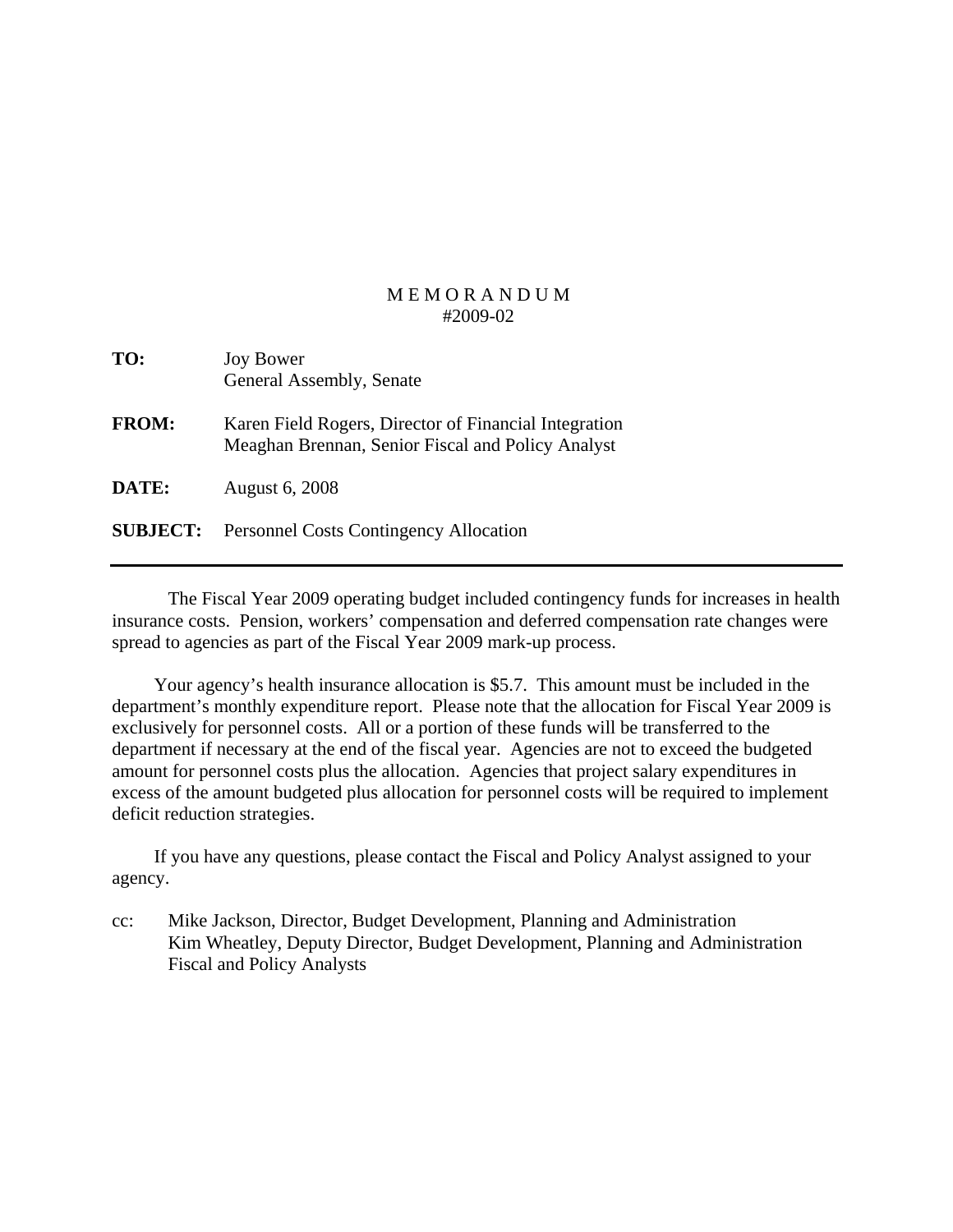| TO:          | Debbie Porter, Interim Supervisor<br>Legislative Council |
|--------------|----------------------------------------------------------|
| <b>FROM:</b> | Karen Field Rogers, Director of Financial In             |

- *<u>Exergencial</u>* Meaghan Brennan, Senior Fiscal and Policy Analyst
- **DATE:** August 6, 2008
- **SUBJECT:** Personnel Costs Contingency Allocation

 The Fiscal Year 2009 operating budget included contingency funds for increases in health insurance costs. Pension, workers' compensation and deferred compensation rate changes were spread to agencies as part of the Fiscal Year 2009 mark-up process.

 Your agency's health insurance allocation is \$2.8. This amount must be included in the department's monthly expenditure report. Please note that the allocation for Fiscal Year 2009 is exclusively for personnel costs. All or a portion of these funds will be transferred to the department if necessary at the end of the fiscal year. Agencies are not to exceed the budgeted amount for personnel costs plus the allocation. Agencies that project salary expenditures in excess of the amount budgeted plus allocation for personnel costs will be required to implement deficit reduction strategies.

 If you have any questions, please contact the Fiscal and Policy Analyst assigned to your agency.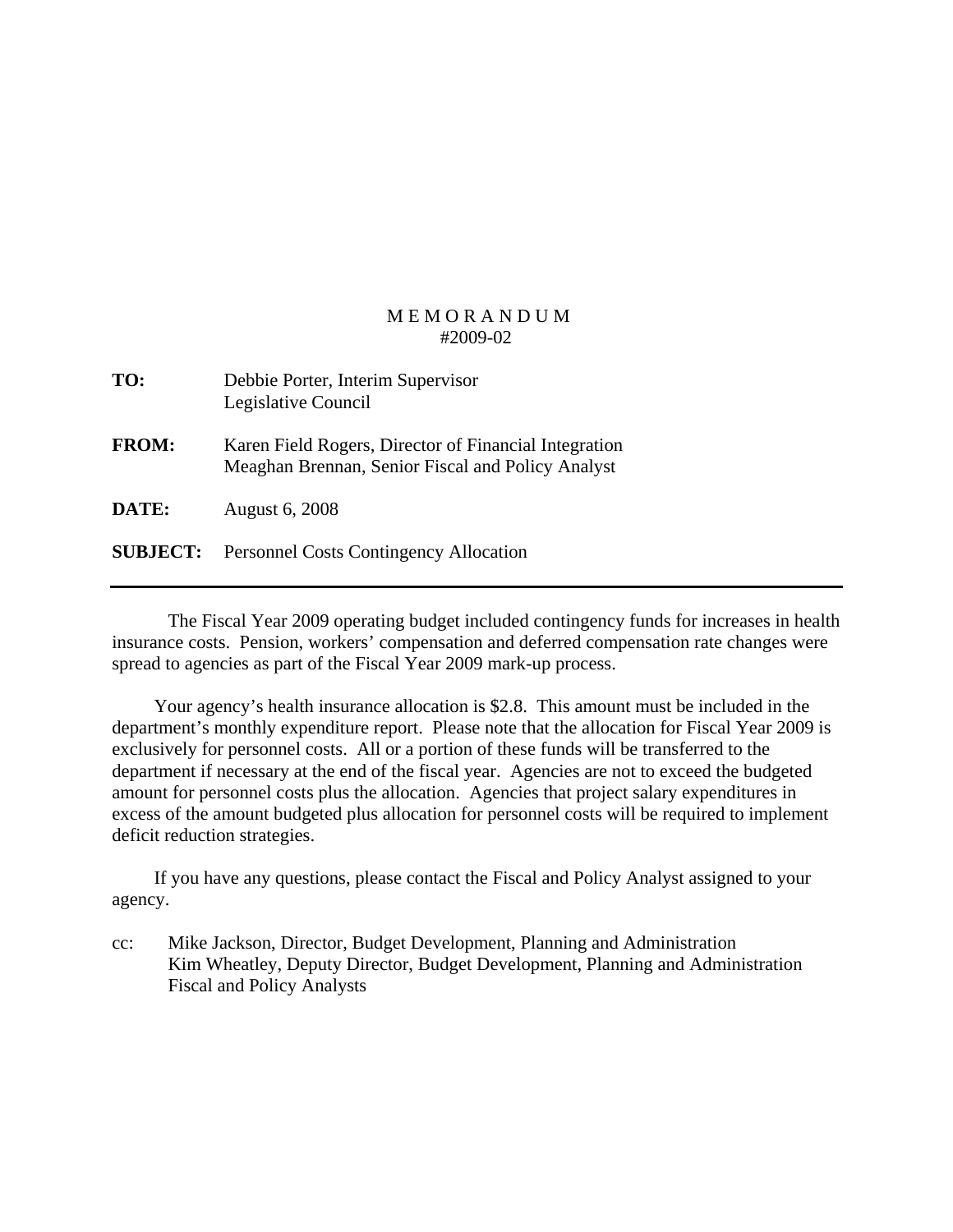| TO:          | Janet Thomas, Administrative Officer<br>Office of the Controller General                                   |
|--------------|------------------------------------------------------------------------------------------------------------|
| <b>FROM:</b> | Karen Field Rogers, Director of Financial Integration<br>Meaghan Brennan, Senior Fiscal and Policy Analyst |
| <b>DATE:</b> | <b>August 6, 2008</b>                                                                                      |
|              | <b>SUBJECT:</b> Personnel Costs Contingency Allocation                                                     |

 The Fiscal Year 2009 operating budget included contingency funds for increases in health insurance costs. Pension, workers' compensation and deferred compensation rate changes were spread to agencies as part of the Fiscal Year 2009 mark-up process.

 Your agency's health insurance allocation is \$3.2. This amount must be included in the department's monthly expenditure report. Please note that the allocation for Fiscal Year 2009 is exclusively for personnel costs. All or a portion of these funds will be transferred to the department if necessary at the end of the fiscal year. Agencies are not to exceed the budgeted amount for personnel costs plus the allocation. Agencies that project salary expenditures in excess of the amount budgeted plus allocation for personnel costs will be required to implement deficit reduction strategies.

 If you have any questions, please contact the Fiscal and Policy Analyst assigned to your agency.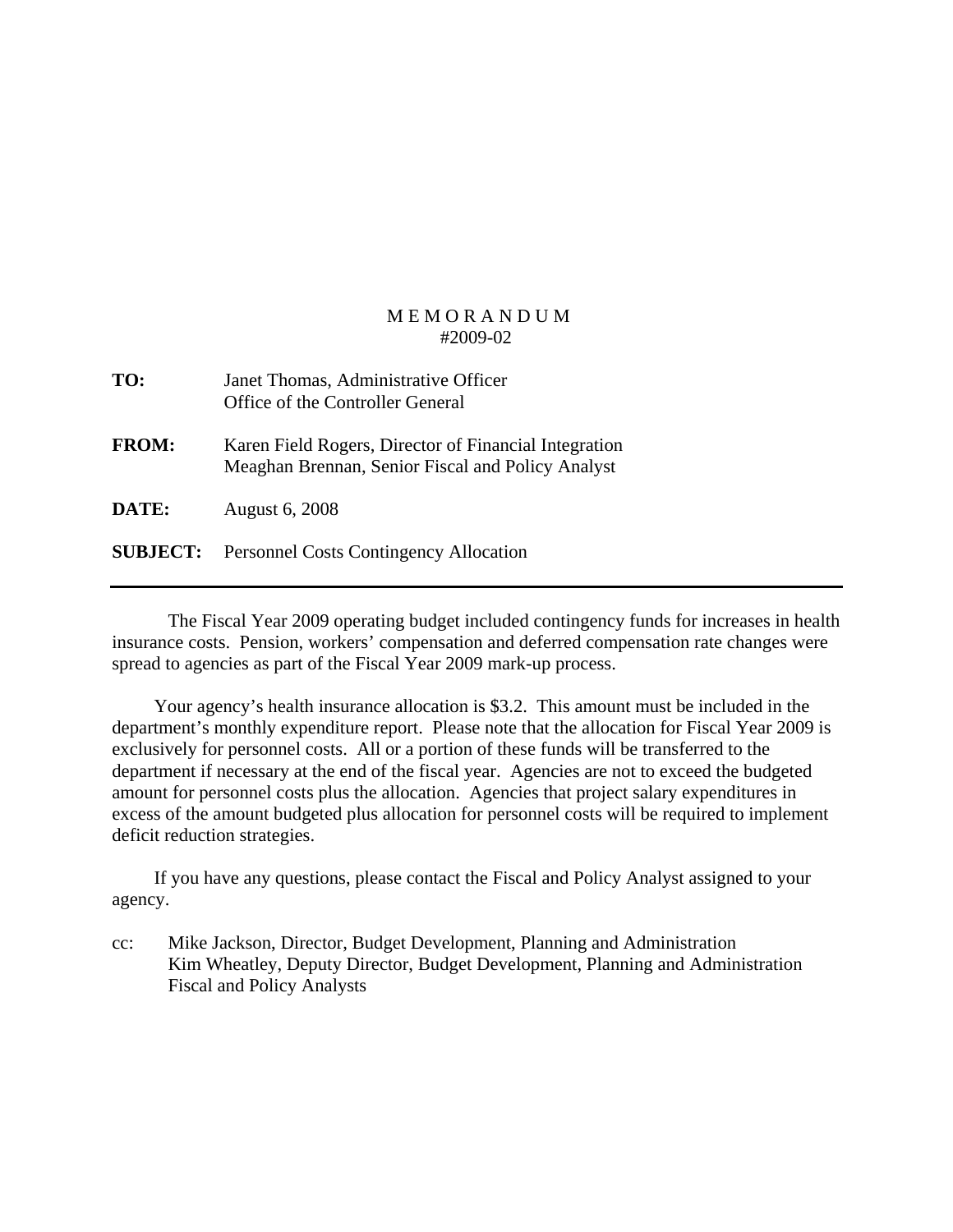| TO:             | Barbara Mooney, Chief Financial Officer<br>Judicial, Administrative Office of the Courts                   |
|-----------------|------------------------------------------------------------------------------------------------------------|
| <b>FROM:</b>    | Karen Field Rogers, Director of Financial Integration<br>Meaghan Brennan, Senior Fiscal and Policy Analyst |
| <b>DATE:</b>    | <b>August 6, 2008</b>                                                                                      |
| <b>SUBJECT:</b> | <b>Personnel Costs Contingency Allocation</b>                                                              |

 The Fiscal Year 2009 operating budget included contingency funds for increases in health insurance costs. Pension, workers' compensation and deferred compensation rate changes were spread to agencies as part of the Fiscal Year 2009 mark-up process.

 Your agency's health insurance allocation is \$202.2. This amount must be included in the department's monthly expenditure report. Please note that the allocation for Fiscal Year 2009 is exclusively for personnel costs. All or a portion of these funds will be transferred to the department if necessary at the end of the fiscal year. Agencies are not to exceed the budgeted amount for personnel costs plus the allocation. Agencies that project salary expenditures in excess of the amount budgeted plus allocation for personnel costs will be required to implement deficit reduction strategies.

 If you have any questions, please contact the Fiscal and Policy Analyst assigned to your agency.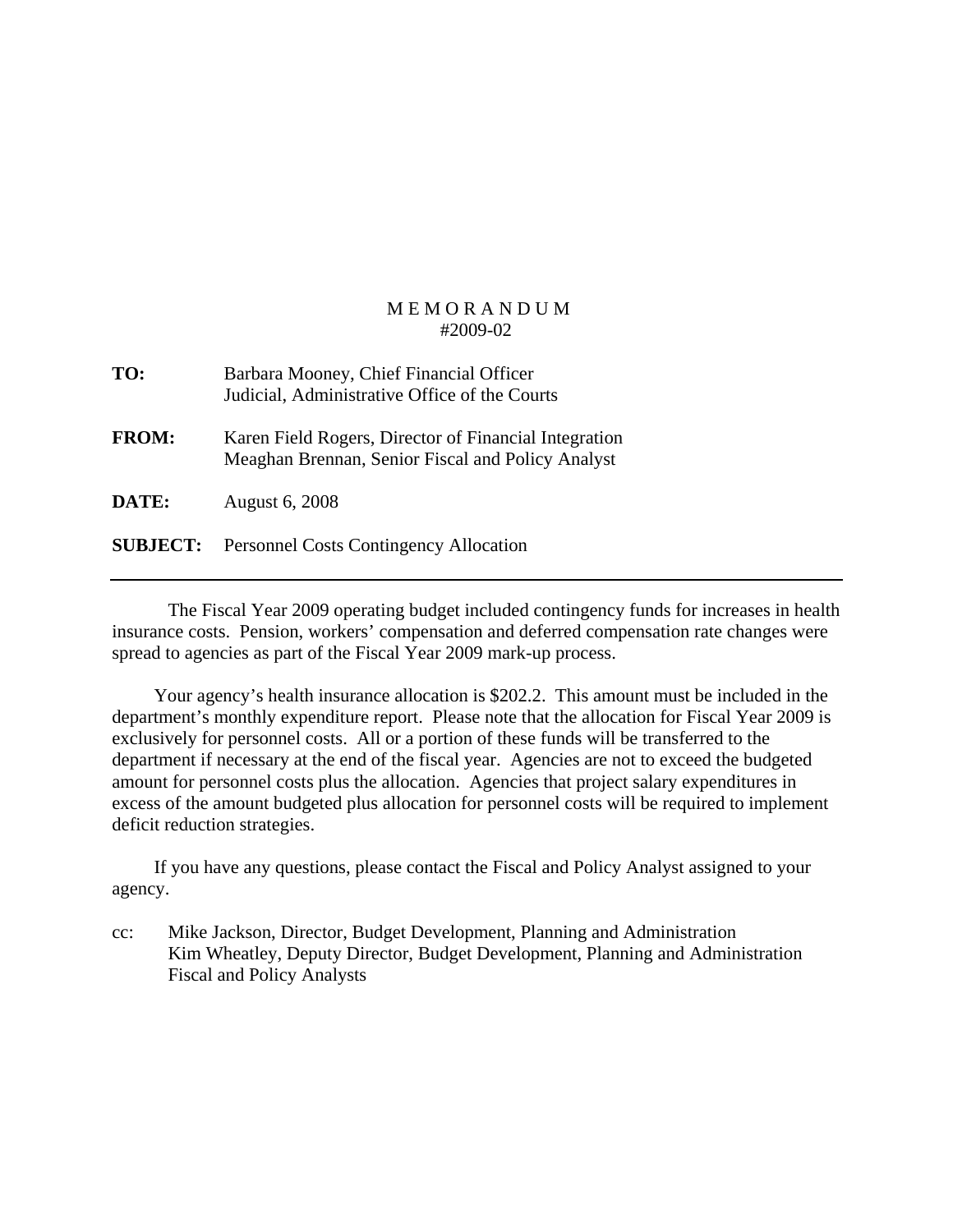| TO:             | Vicki Knotts, Chief of Administration<br>Office of the Governor                                            |
|-----------------|------------------------------------------------------------------------------------------------------------|
| <b>FROM:</b>    | Karen Field Rogers, Director of Financial Integration<br>Meaghan Brennan, Senior Fiscal and Policy Analyst |
| DATE:           | <b>August 6, 2008</b>                                                                                      |
| <b>SUBJECT:</b> | <b>Personnel Costs Contingency Allocation</b>                                                              |

 The Fiscal Year 2009 operating budget included contingency funds for increases in health insurance costs. Pension, workers' compensation and deferred compensation rate changes were spread to agencies as part of the Fiscal Year 2009 mark-up process.

 Your agency's health insurance allocation is \$4.5. This amount must be included in the department's monthly expenditure report. Please note that the allocation for Fiscal Year 2009 is exclusively for personnel costs. All or a portion of these funds will be transferred to the department if necessary at the end of the fiscal year. Agencies are not to exceed the budgeted amount for personnel costs plus the allocation. Agencies that project salary expenditures in excess of the amount budgeted plus allocation for personnel costs will be required to implement deficit reduction strategies.

 If you have any questions, please contact the Fiscal and Policy Analyst assigned to your agency.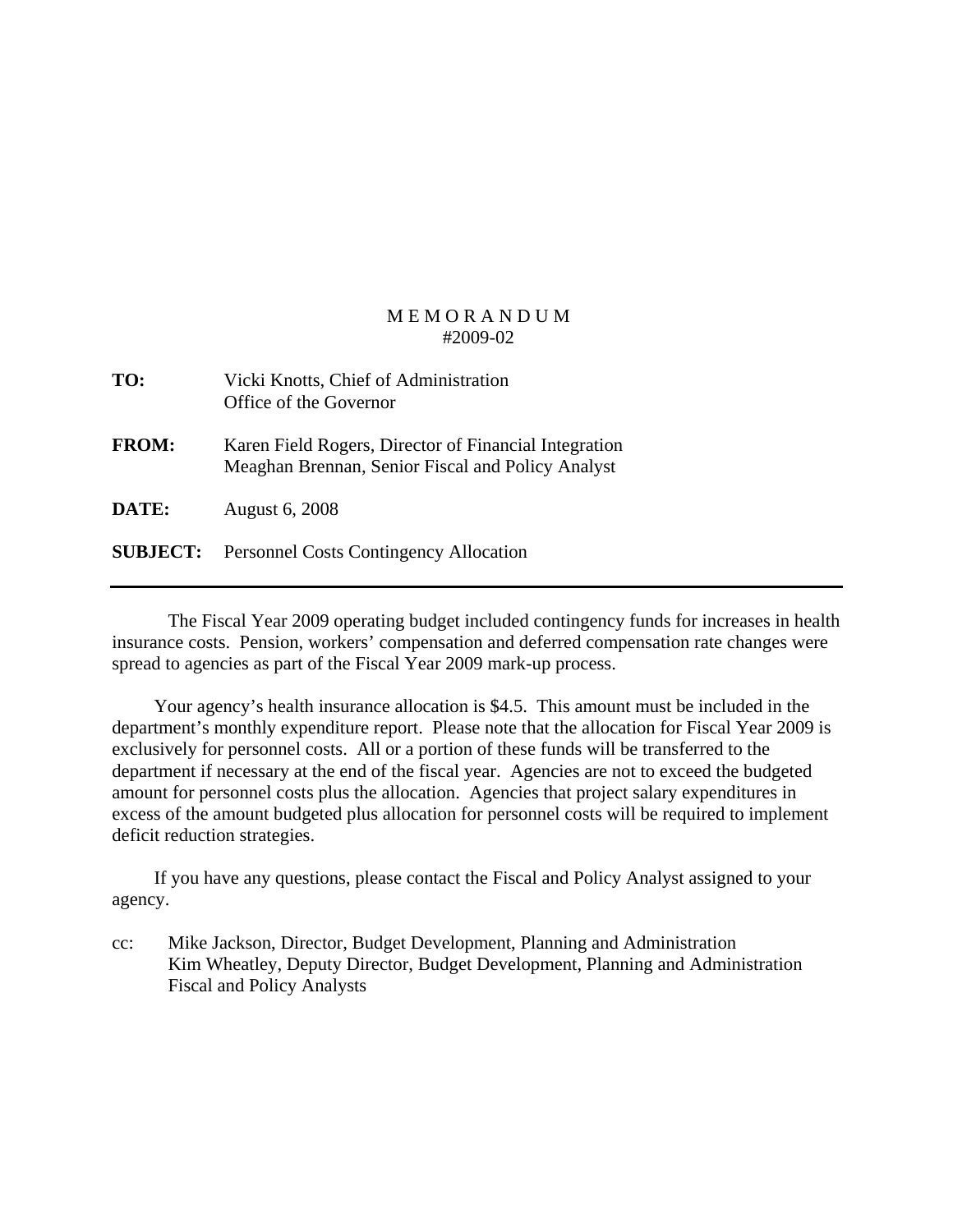| TO:             | Vicki Knotts, Chief of Administration<br>Office of Management and Budget                                   |
|-----------------|------------------------------------------------------------------------------------------------------------|
| <b>FROM:</b>    | Karen Field Rogers, Director of Financial Integration<br>Meaghan Brennan, Senior Fiscal and Policy Analyst |
| DATE:           | <b>August 6, 2008</b>                                                                                      |
| <b>SUBJECT:</b> | <b>Personnel Costs Contingency Allocation</b>                                                              |

 The Fiscal Year 2009 operating budget included contingency funds for increases in health insurance costs. Pension, workers' compensation and deferred compensation rate changes were spread to agencies as part of the Fiscal Year 2009 mark-up process.

 Your agency's health insurance allocation is \$48.7. This amount must be included in the department's monthly expenditure report. Please note that the allocation for Fiscal Year 2009 is exclusively for personnel costs. All or a portion of these funds will be transferred to the department if necessary at the end of the fiscal year. Agencies are not to exceed the budgeted amount for personnel costs plus the allocation. Agencies that project salary expenditures in excess of the amount budgeted plus allocation for personnel costs will be required to implement deficit reduction strategies.

 If you have any questions, please contact the Fiscal and Policy Analyst assigned to your agency.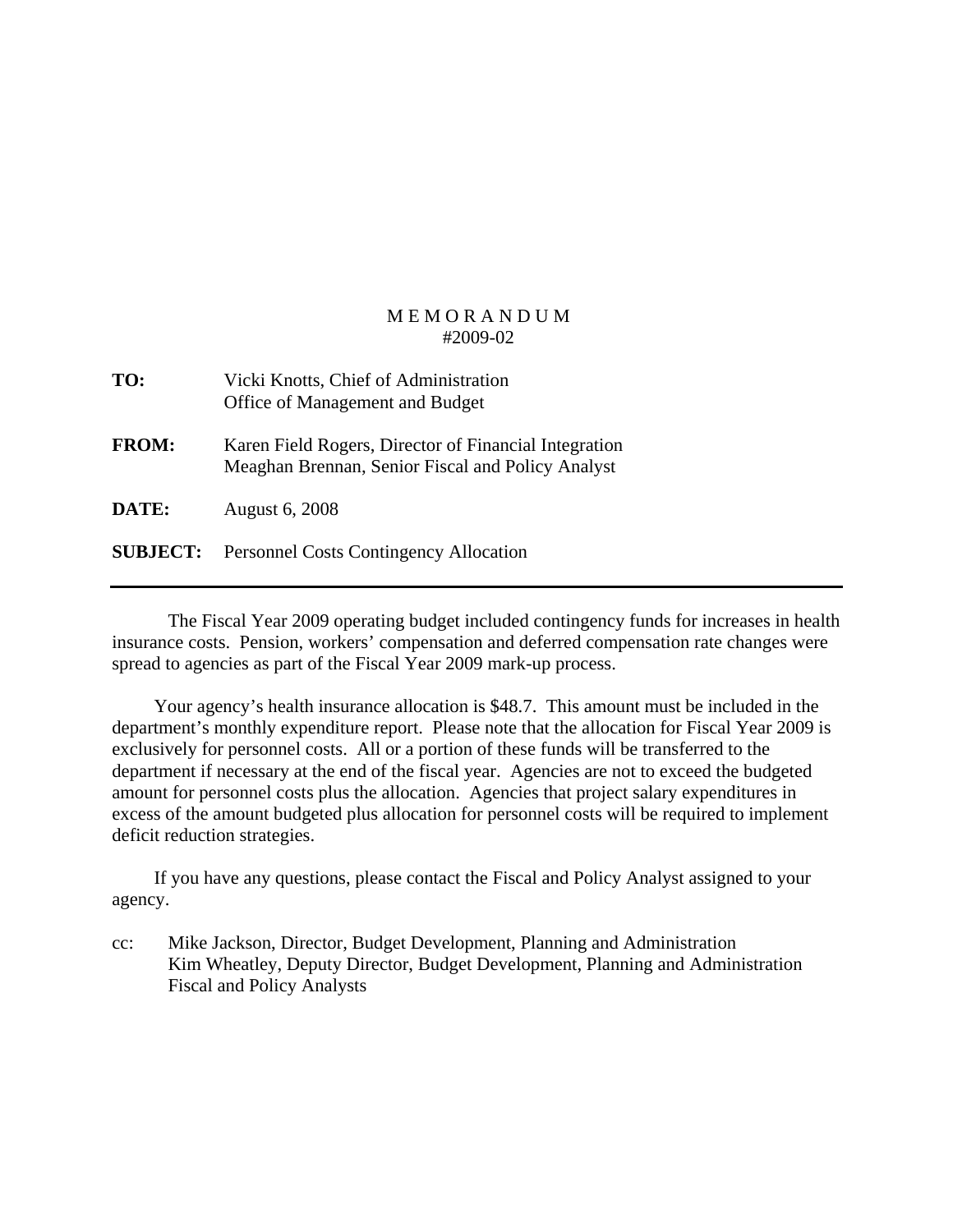| TO:             | Cheryl Lahman, Controller<br>Delaware Economic Development Office                                          |
|-----------------|------------------------------------------------------------------------------------------------------------|
| <b>FROM:</b>    | Karen Field Rogers, Director of Financial Integration<br>Meaghan Brennan, Senior Fiscal and Policy Analyst |
| DATE:           | <b>August 6, 2008</b>                                                                                      |
| <b>SUBJECT:</b> | <b>Personnel Costs Contingency Allocation</b>                                                              |

 The Fiscal Year 2009 operating budget included contingency funds for increases in health insurance costs. Pension, workers' compensation and deferred compensation rate changes were spread to agencies as part of the Fiscal Year 2009 mark-up process.

 Your agency's health insurance allocation is \$7.2. This amount must be included in the department's monthly expenditure report. Please note that the allocation for Fiscal Year 2009 is exclusively for personnel costs. All or a portion of these funds will be transferred to the department if necessary at the end of the fiscal year. Agencies are not to exceed the budgeted amount for personnel costs plus the allocation. Agencies that project salary expenditures in excess of the amount budgeted plus allocation for personnel costs will be required to implement deficit reduction strategies.

 If you have any questions, please contact the Fiscal and Policy Analyst assigned to your agency.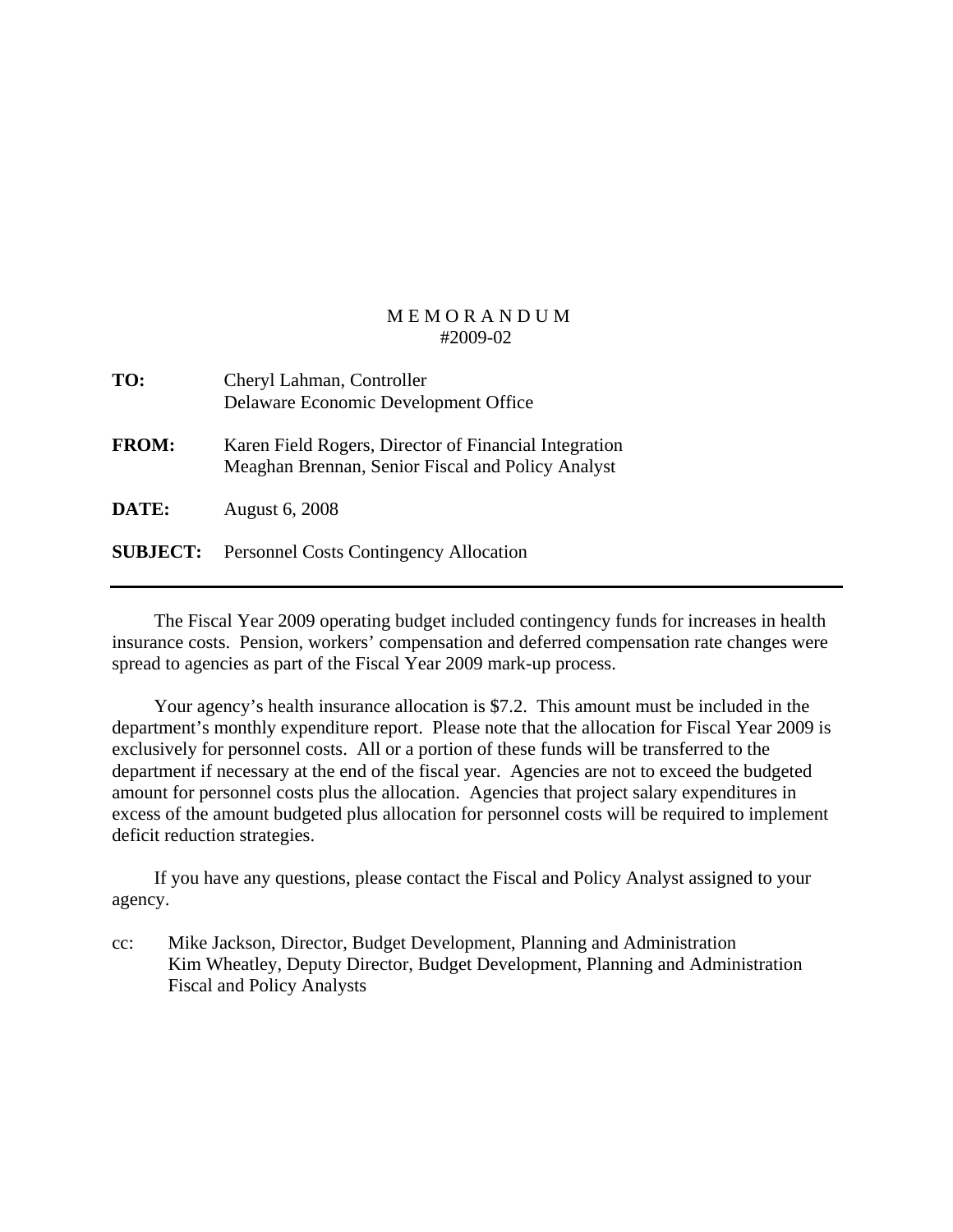| TO:          | Vicki Knotts, Chief of Administration<br><b>Health Care Commission</b>                                     |
|--------------|------------------------------------------------------------------------------------------------------------|
| <b>FROM:</b> | Karen Field Rogers, Director of Financial Integration<br>Meaghan Brennan, Senior Fiscal and Policy Analyst |
| <b>DATE:</b> | August 6, 2008                                                                                             |
|              | <b>SUBJECT:</b> Personnel Costs Contingency Allocation                                                     |

 The Fiscal Year 2009 operating budget included contingency funds for increases in health insurance costs. Pension, workers' compensation and deferred compensation rate changes were spread to agencies as part of the Fiscal Year 2009 mark-up process.

 Your agency's health insurance allocation is \$0.6. This amount must be included in the department's monthly expenditure report. Please note that the allocation for Fiscal Year 2009 is exclusively for personnel costs. All or a portion of these funds will be transferred to the department if necessary at the end of the fiscal year. Agencies are not to exceed the budgeted amount for personnel costs plus the allocation. Agencies that project salary expenditures in excess of the amount budgeted plus allocation for personnel costs will be required to implement deficit reduction strategies.

 If you have any questions, please contact the Fiscal and Policy Analyst assigned to your agency.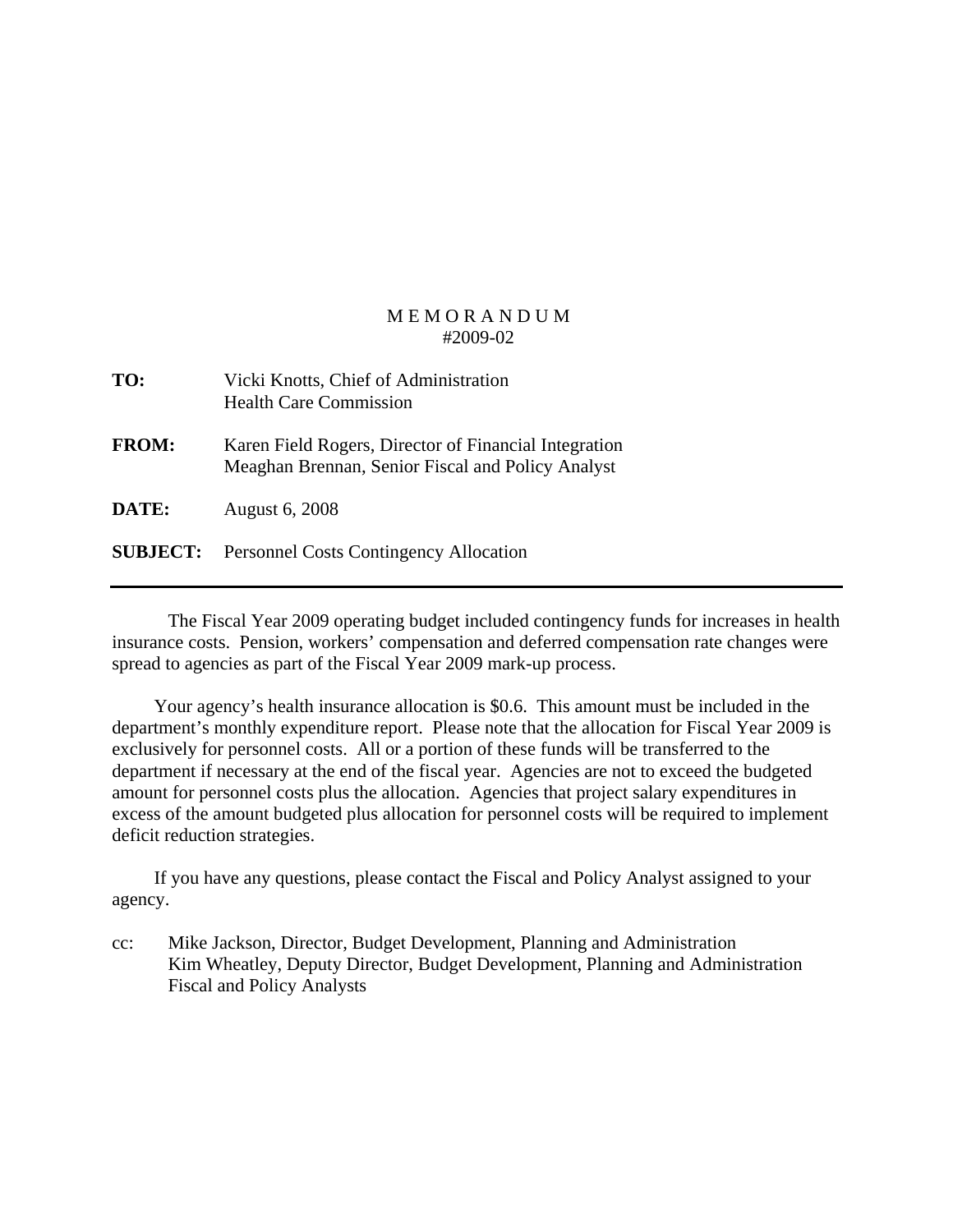| TO:             | James Kane, Executive Director<br>Criminal Justice Council                                                 |
|-----------------|------------------------------------------------------------------------------------------------------------|
| <b>FROM:</b>    | Karen Field Rogers, Director of Financial Integration<br>Meaghan Brennan, Senior Fiscal and Policy Analyst |
| DATE:           | <b>August 6, 2008</b>                                                                                      |
| <b>SUBJECT:</b> | <b>Personnel Costs Contingency Allocation</b>                                                              |

 The Fiscal Year 2009 operating budget included contingency funds for increases in health insurance costs. Pension, workers' compensation and deferred compensation rate changes were spread to agencies as part of the Fiscal Year 2009 mark-up process.

 Your agency's health insurance allocation is \$2.0. This amount must be included in the department's monthly expenditure report. Please note that the allocation for Fiscal Year 2009 is exclusively for personnel costs. All or a portion of these funds will be transferred to the department if necessary at the end of the fiscal year. Agencies are not to exceed the budgeted amount for personnel costs plus the allocation. Agencies that project salary expenditures in excess of the amount budgeted plus allocation for personnel costs will be required to implement deficit reduction strategies.

 If you have any questions, please contact the Fiscal and Policy Analyst assigned to your agency.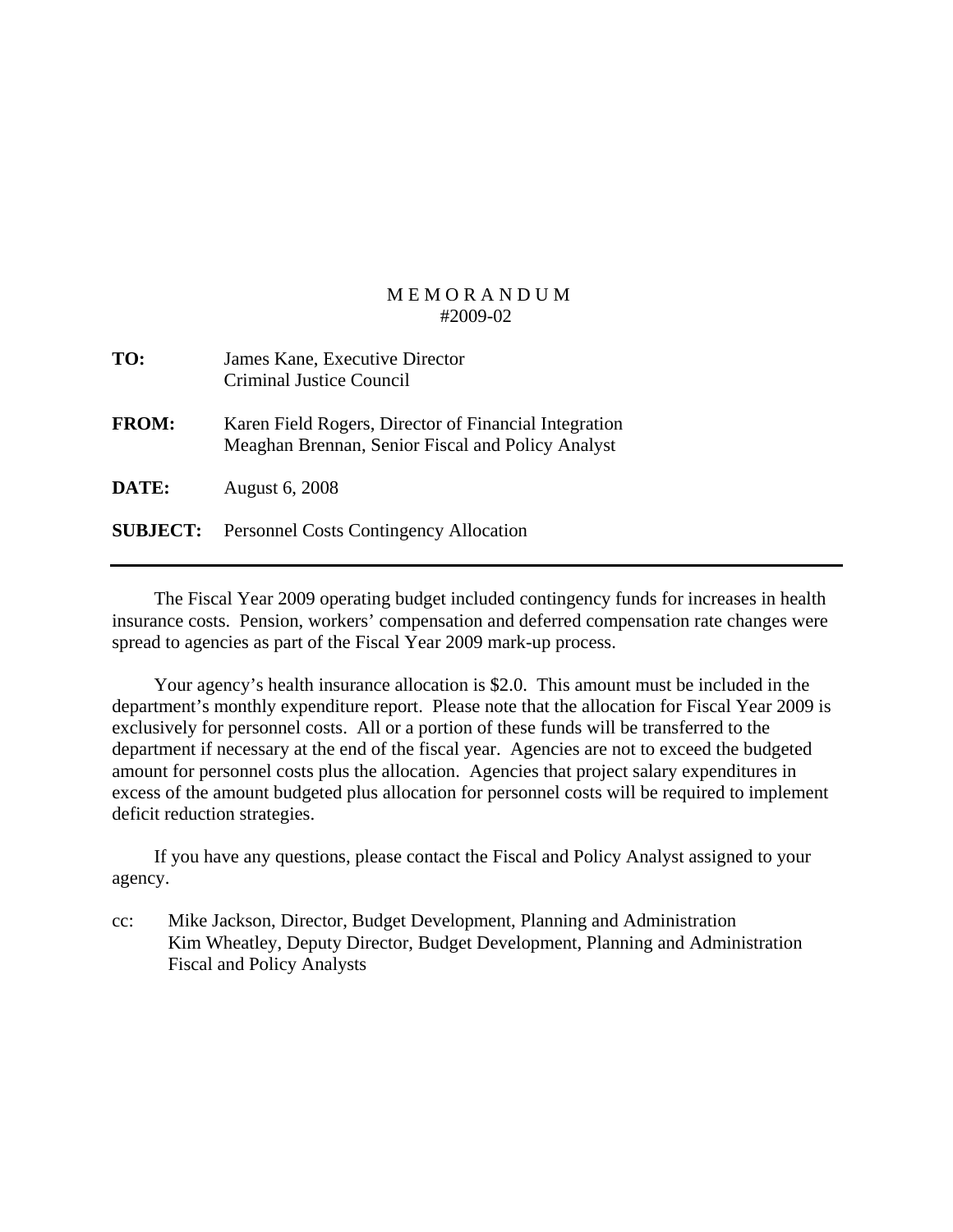| TO:             | Peggy Bell, Executive Director<br>Delaware Justice Information System                                      |
|-----------------|------------------------------------------------------------------------------------------------------------|
| <b>FROM:</b>    | Karen Field Rogers, Director of Financial Integration<br>Meaghan Brennan, Senior Fiscal and Policy Analyst |
| DATE:           | <b>August 6, 2008</b>                                                                                      |
| <b>SUBJECT:</b> | <b>Personnel Costs Contingency Allocation</b>                                                              |

 The Fiscal Year 2009 operating budget included contingency funds for increases in health insurance costs. Pension, workers' compensation and deferred compensation rate changes were spread to agencies as part of the Fiscal Year 2009 mark-up process.

 Your agency's health insurance allocation is \$2.3. This amount must be included in the department's monthly expenditure report. Please note that the allocation for Fiscal Year 2009 is exclusively for personnel costs. All or a portion of these funds will be transferred to the department if necessary at the end of the fiscal year. Agencies are not to exceed the budgeted amount for personnel costs plus the allocation. Agencies that project salary expenditures in excess of the amount budgeted plus allocation for personnel costs will be required to implement deficit reduction strategies.

 If you have any questions, please contact the Fiscal and Policy Analyst assigned to your agency.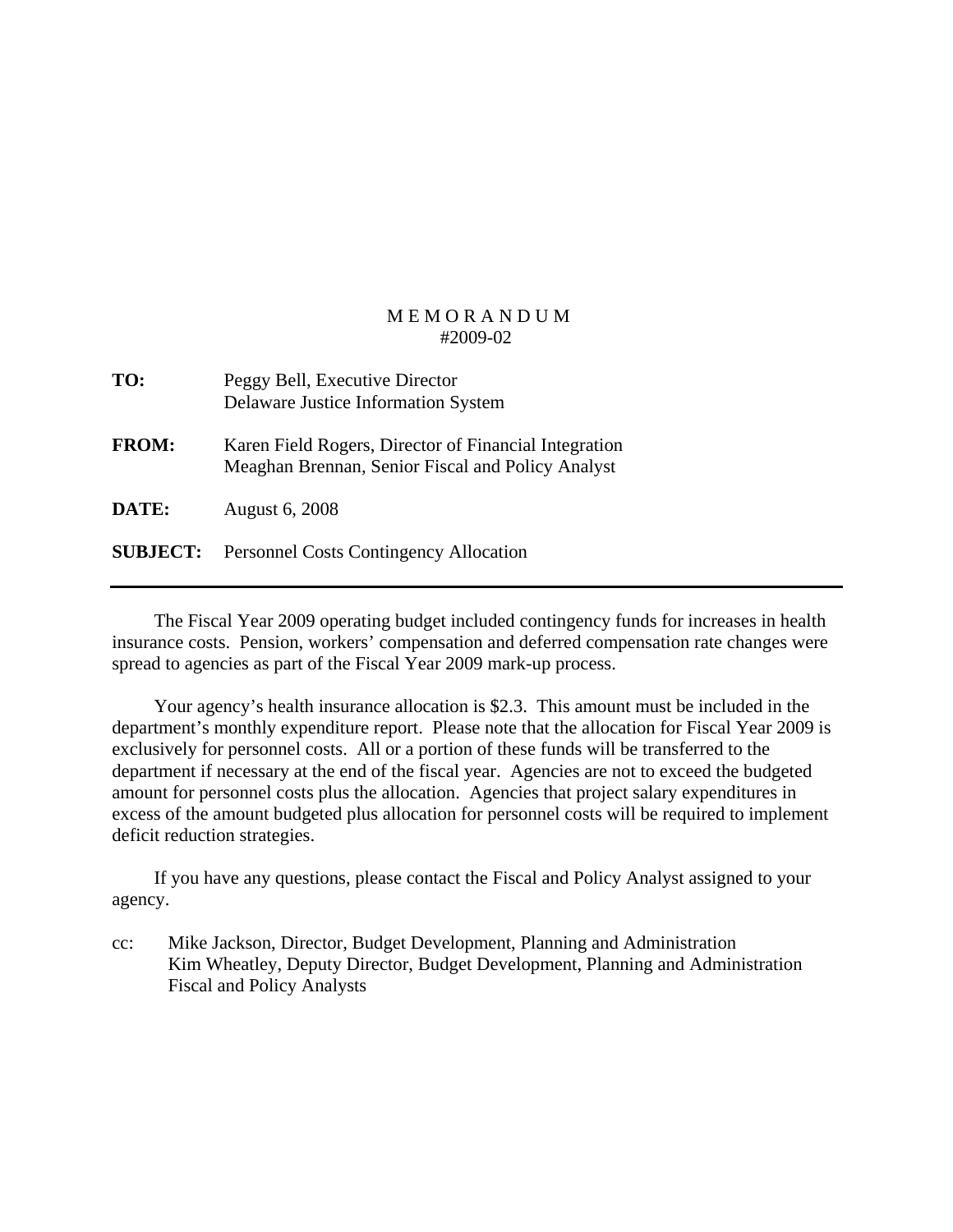| TO:             | Bill Hickox, Chief Operating Officer<br>Department of Technology and Information                           |
|-----------------|------------------------------------------------------------------------------------------------------------|
| <b>FROM:</b>    | Karen Field Rogers, Director of Financial Integration<br>Meaghan Brennan, Senior Fiscal and Policy Analyst |
| DATE:           | <b>August 6, 2008</b>                                                                                      |
| <b>SUBJECT:</b> | <b>Personnel Costs Contingency Allocation</b>                                                              |

 The Fiscal Year 2009 operating budget included contingency funds for increases in health insurance costs. Pension, workers' compensation and deferred compensation rate changes were spread to agencies as part of the Fiscal Year 2009 mark-up process.

 Your agency's health insurance allocation is \$38.9. This amount must be included in the department's monthly expenditure report. Please note that the allocation for Fiscal Year 2009 is exclusively for personnel costs. All or a portion of these funds will be transferred to the department if necessary at the end of the fiscal year. Agencies are not to exceed the budgeted amount for personnel costs plus the allocation. Agencies that project salary expenditures in excess of the amount budgeted plus allocation for personnel costs will be required to implement deficit reduction strategies.

 If you have any questions, please contact the Fiscal and Policy Analyst assigned to your agency.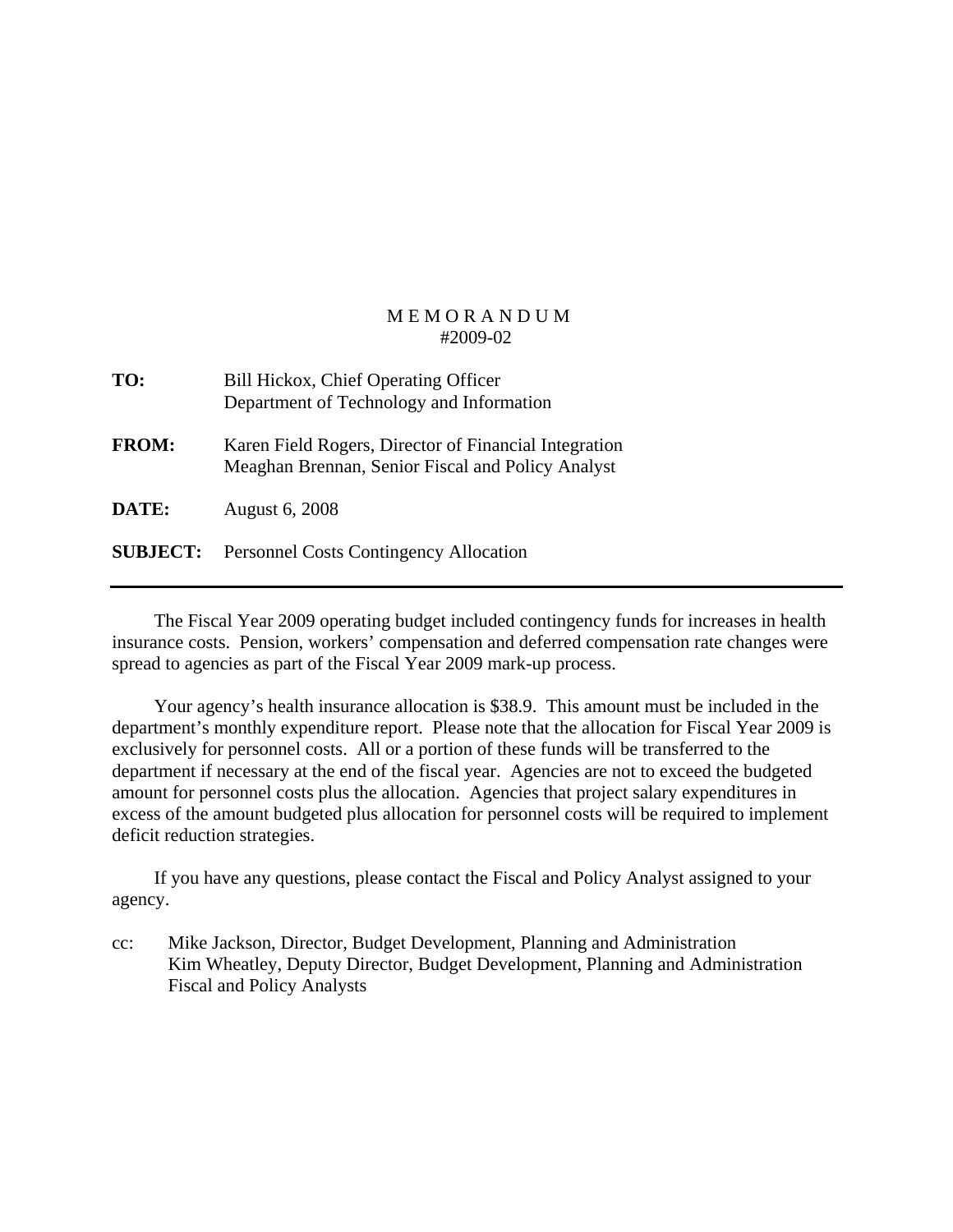| TO:             | Lynne Phifer, Administrative Assistant<br>Office of the Lt. Governor                                       |
|-----------------|------------------------------------------------------------------------------------------------------------|
| <b>FROM:</b>    | Karen Field Rogers, Director of Financial Integration<br>Meaghan Brennan, Senior Fiscal and Policy Analyst |
| DATE:           | <b>August 6, 2008</b>                                                                                      |
| <b>SUBJECT:</b> | <b>Personnel Costs Contingency Allocation</b>                                                              |

 The Fiscal Year 2009 operating budget included contingency funds for increases in health insurance costs. Pension, workers' compensation and deferred compensation rate changes were spread to agencies as part of the Fiscal Year 2009 mark-up process.

 Your agency's health insurance allocation is \$1.3. This amount must be included in the department's monthly expenditure report. Please note that the allocation for Fiscal Year 2009 is exclusively for personnel costs. All or a portion of these funds will be transferred to the department if necessary at the end of the fiscal year. Agencies are not to exceed the budgeted amount for personnel costs plus the allocation. Agencies that project salary expenditures in excess of the amount budgeted plus allocation for personnel costs will be required to implement deficit reduction strategies.

 If you have any questions, please contact the Fiscal and Policy Analyst assigned to your agency.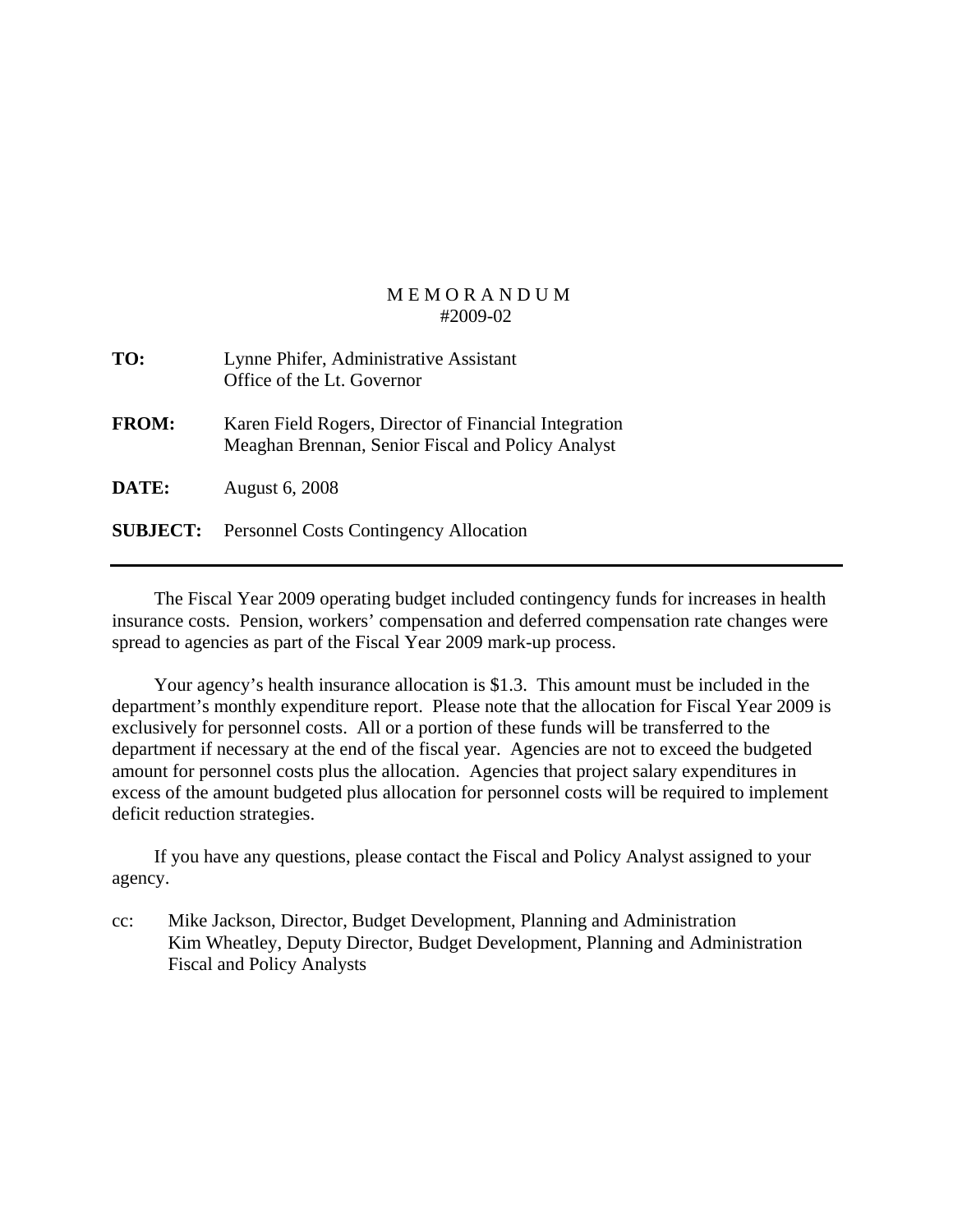| TO:          | Stacey A. Wynne, Administrative Auditor<br><b>Auditor of Accounts</b>                                      |
|--------------|------------------------------------------------------------------------------------------------------------|
| <b>FROM:</b> | Karen Field Rogers, Director of Financial Integration<br>Meaghan Brennan, Senior Fiscal and Policy Analyst |
| DATE:        | <b>August 6, 2008</b>                                                                                      |
|              | <b>SUBJECT:</b> Personnel Costs Contingency Allocation                                                     |

 The Fiscal Year 2009 operating budget included contingency funds for increases in health insurance costs. Pension, workers' compensation and deferred compensation rate changes were spread to agencies as part of the Fiscal Year 2009 mark-up process.

 Your agency's health insurance allocation is \$3.7. This amount must be included in the department's monthly expenditure report. Please note that the allocation for Fiscal Year 2009 is exclusively for personnel costs. All or a portion of these funds will be transferred to the department if necessary at the end of the fiscal year. Agencies are not to exceed the budgeted amount for personnel costs plus the allocation. Agencies that project salary expenditures in excess of the amount budgeted plus allocation for personnel costs will be required to implement deficit reduction strategies.

 If you have any questions, please contact the Fiscal and Policy Analyst assigned to your agency.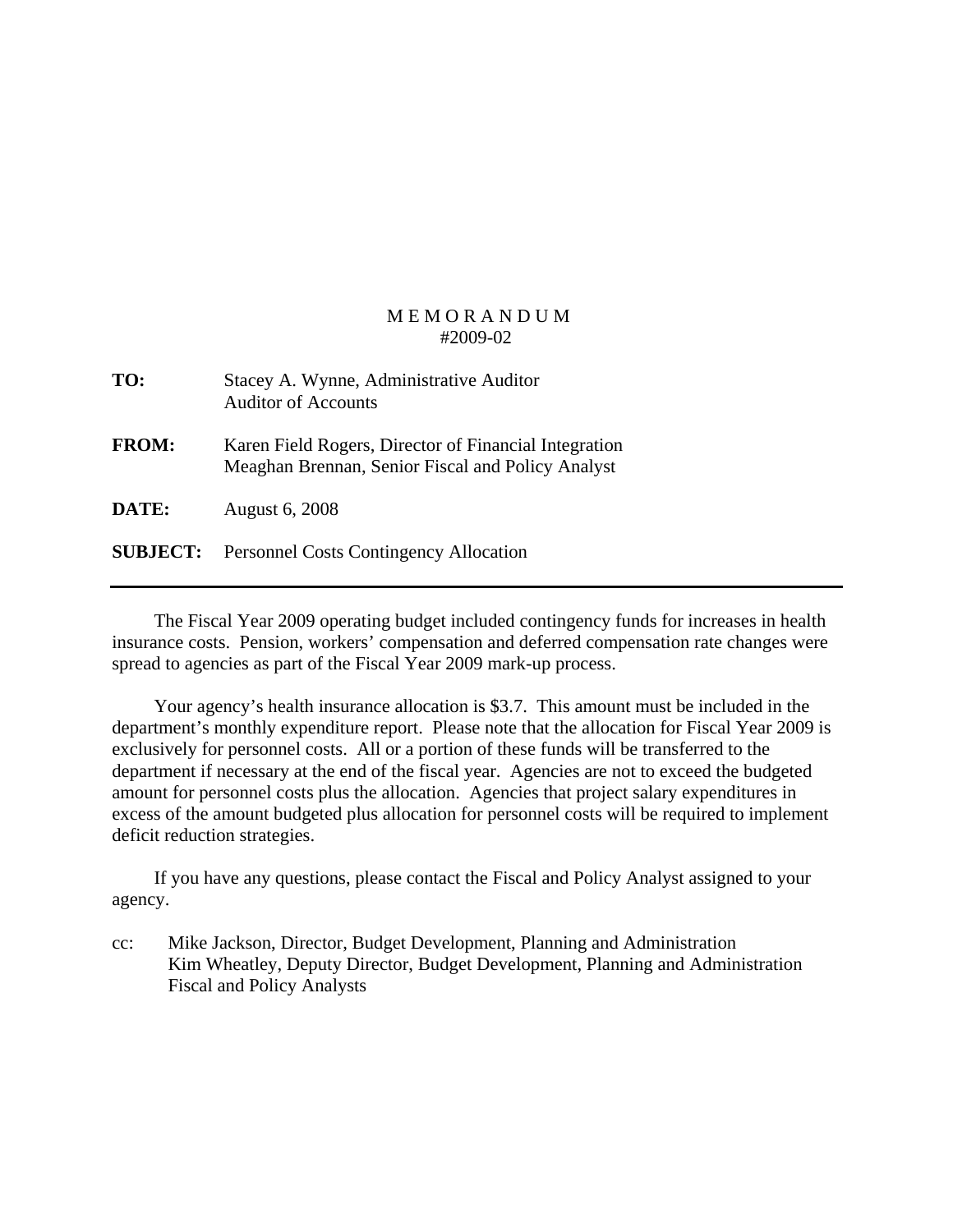| TO:             | Ann Visalli, Deputy State Treasurer<br>Office of the State Treasurer                                       |
|-----------------|------------------------------------------------------------------------------------------------------------|
| <b>FROM:</b>    | Karen Field Rogers, Director of Financial Integration<br>Meaghan Brennan, Senior Fiscal and Policy Analyst |
| DATE:           | <b>August 6, 2008</b>                                                                                      |
| <b>SUBJECT:</b> | <b>Personnel Costs Contingency Allocation</b>                                                              |

 The Fiscal Year 2009 operating budget included contingency funds for increases in health insurance costs. Pension, workers' compensation and deferred compensation rate changes were spread to agencies as part of the Fiscal Year 2009 mark-up process.

 Your agency's health insurance allocation is \$2.9. This amount must be included in the department's monthly expenditure report. Please note that the allocation for Fiscal Year 2009 is exclusively for personnel costs. All or a portion of these funds will be transferred to the department if necessary at the end of the fiscal year. Agencies are not to exceed the budgeted amount for personnel costs plus the allocation. Agencies that project salary expenditures in excess of the amount budgeted plus allocation for personnel costs will be required to implement deficit reduction strategies.

 If you have any questions, please contact the Fiscal and Policy Analyst assigned to your agency.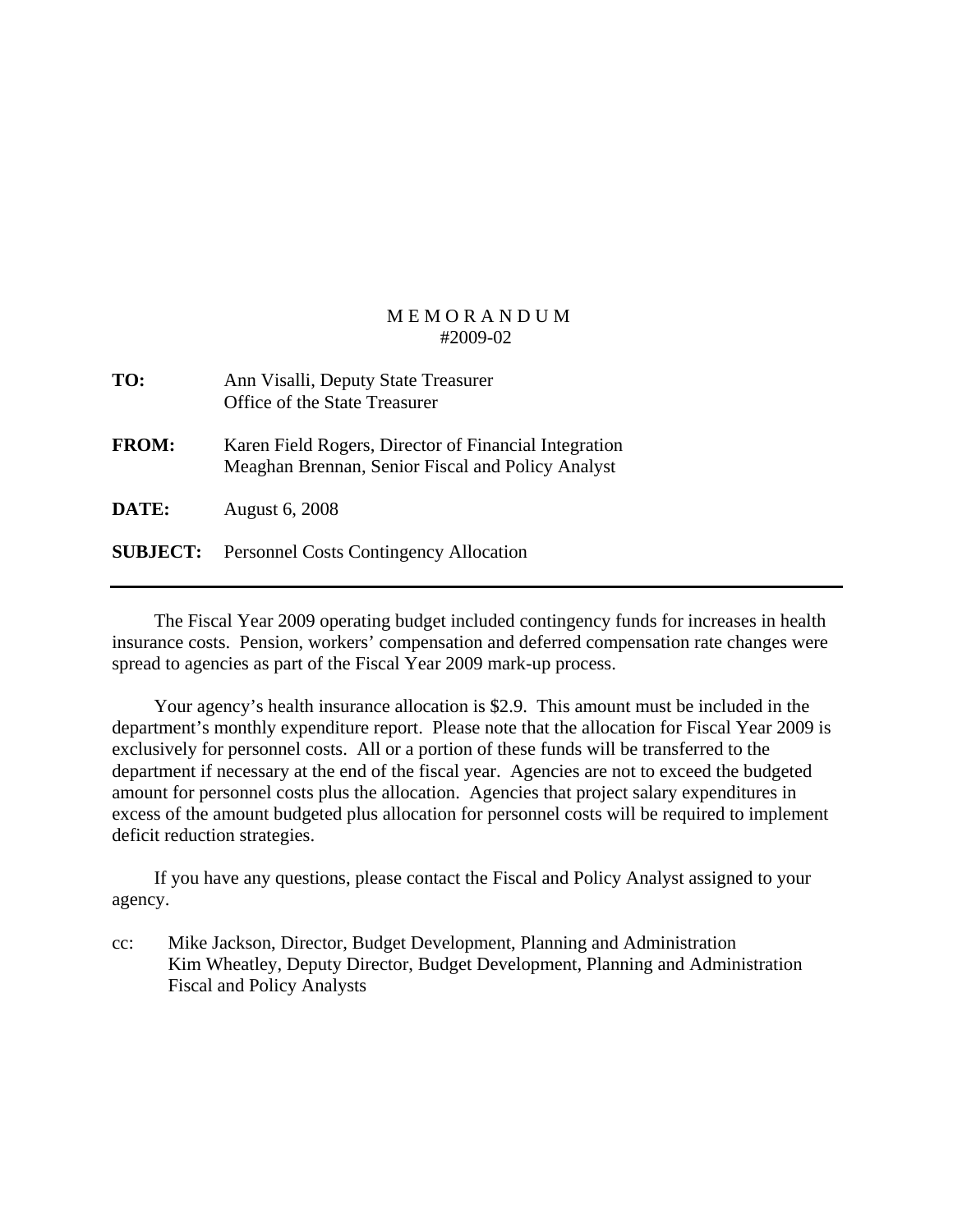| TO:          | Leon Minka, Fiscal Officer<br><b>Office of Attorney General</b>                                            |
|--------------|------------------------------------------------------------------------------------------------------------|
| <b>FROM:</b> | Karen Field Rogers, Director of Financial Integration<br>Meaghan Brennan, Senior Fiscal and Policy Analyst |
| <b>DATE:</b> | <b>August 6, 2008</b>                                                                                      |
|              | <b>SUBJECT:</b> Personnel Costs Contingency Allocation                                                     |
|              |                                                                                                            |

 The Fiscal Year 2009 operating budget included contingency funds for increases in health insurance costs. Pension, workers' compensation and deferred compensation rate changes were spread to agencies as part of the Fiscal Year 2009 mark-up process.

 Your agency's health insurance allocation is \$55.5. This amount must be included in the department's monthly expenditure report. Please note that the allocation for Fiscal Year 2009 is exclusively for personnel costs. All or a portion of these funds will be transferred to the department if necessary at the end of the fiscal year. Agencies are not to exceed the budgeted amount for personnel costs plus the allocation. Agencies that project salary expenditures in excess of the amount budgeted plus allocation for personnel costs will be required to implement deficit reduction strategies.

 If you have any questions, please contact the Fiscal and Policy Analyst assigned to your agency.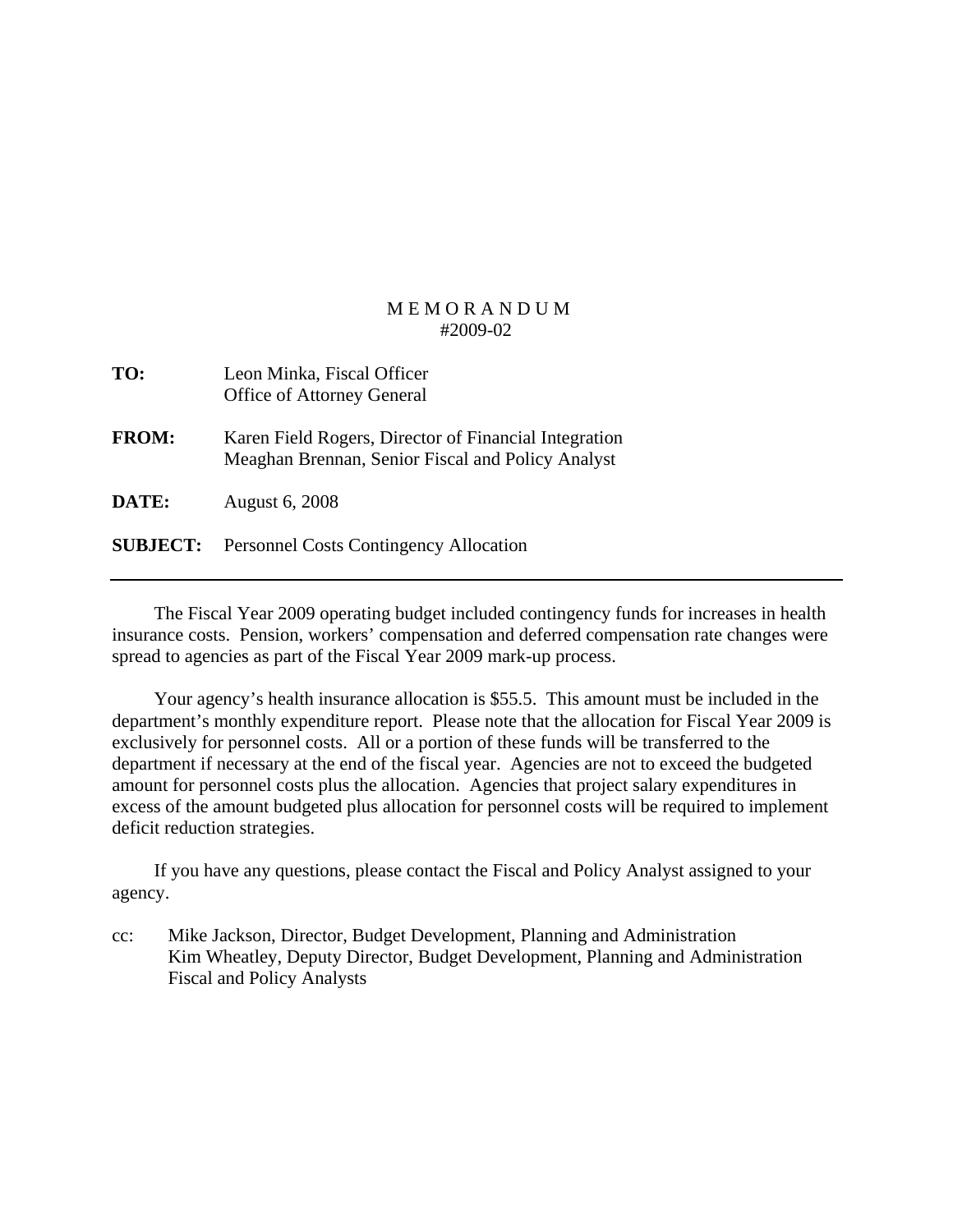| TO:             | Mary Beth McDermott, Administrative Officer<br>Office of the Public Defender                               |
|-----------------|------------------------------------------------------------------------------------------------------------|
| <b>FROM:</b>    | Karen Field Rogers, Director of Financial Integration<br>Meaghan Brennan, Senior Fiscal and Policy Analyst |
| DATE:           | <b>August 6, 2008</b>                                                                                      |
| <b>SUBJECT:</b> | <b>Personnel Costs Contingency Allocation</b>                                                              |

 The Fiscal Year 2009 operating budget included contingency funds for increases in health insurance costs. Pension, workers' compensation and deferred compensation rate changes were spread to agencies as part of the Fiscal Year 2009 mark-up process.

 Your agency's health insurance allocation is \$29.9. This amount must be included in the department's monthly expenditure report. Please note that the allocation for Fiscal Year 2009 is exclusively for personnel costs. All or a portion of these funds will be transferred to the department if necessary at the end of the fiscal year. Agencies are not to exceed the budgeted amount for personnel costs plus the allocation. Agencies that project salary expenditures in excess of the amount budgeted plus allocation for personnel costs will be required to implement deficit reduction strategies.

 If you have any questions, please contact the Fiscal and Policy Analyst assigned to your agency.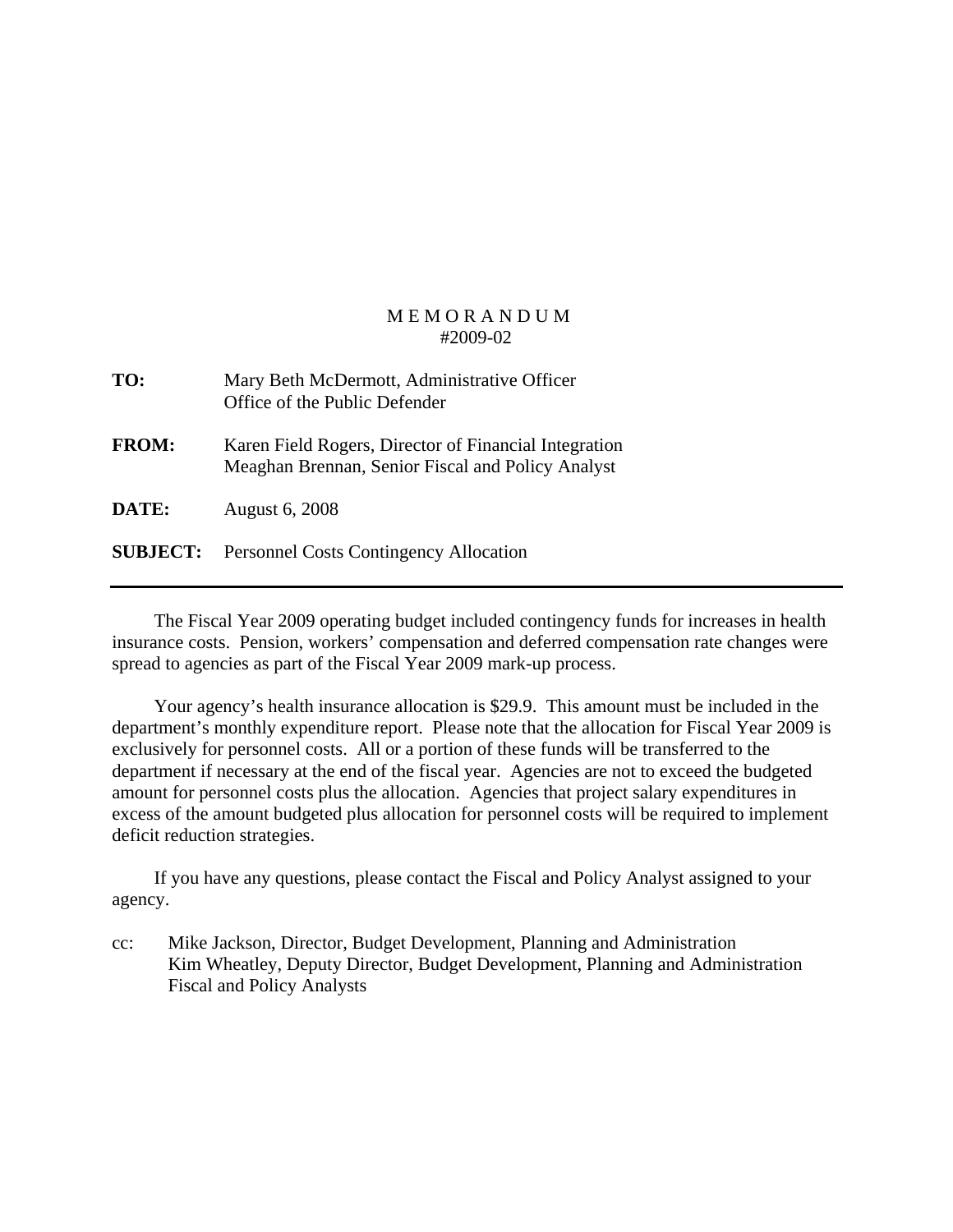| TO:             | Johnette Graf, Administrative Officer<br><b>Board of Parole</b>                                            |
|-----------------|------------------------------------------------------------------------------------------------------------|
| <b>FROM:</b>    | Karen Field Rogers, Director of Financial Integration<br>Meaghan Brennan, Senior Fiscal and Policy Analyst |
| DATE:           | <b>August 6, 2008</b>                                                                                      |
| <b>SUBJECT:</b> | <b>Personnel Costs Contingency Allocation</b>                                                              |

 The Fiscal Year 2009 operating budget included contingency funds for increases in health insurance costs. Pension, workers' compensation and deferred compensation rate changes were spread to agencies as part of the Fiscal Year 2009 mark-up process.

 Your agency's health insurance allocation is \$1.9. This amount must be included in the department's monthly expenditure report. Please note that the allocation for Fiscal Year 2009 is exclusively for personnel costs. All or a portion of these funds will be transferred to the department if necessary at the end of the fiscal year. Agencies are not to exceed the budgeted amount for personnel costs plus the allocation. Agencies that project salary expenditures in excess of the amount budgeted plus allocation for personnel costs will be required to implement deficit reduction strategies.

 If you have any questions, please contact the Fiscal and Policy Analyst assigned to your agency.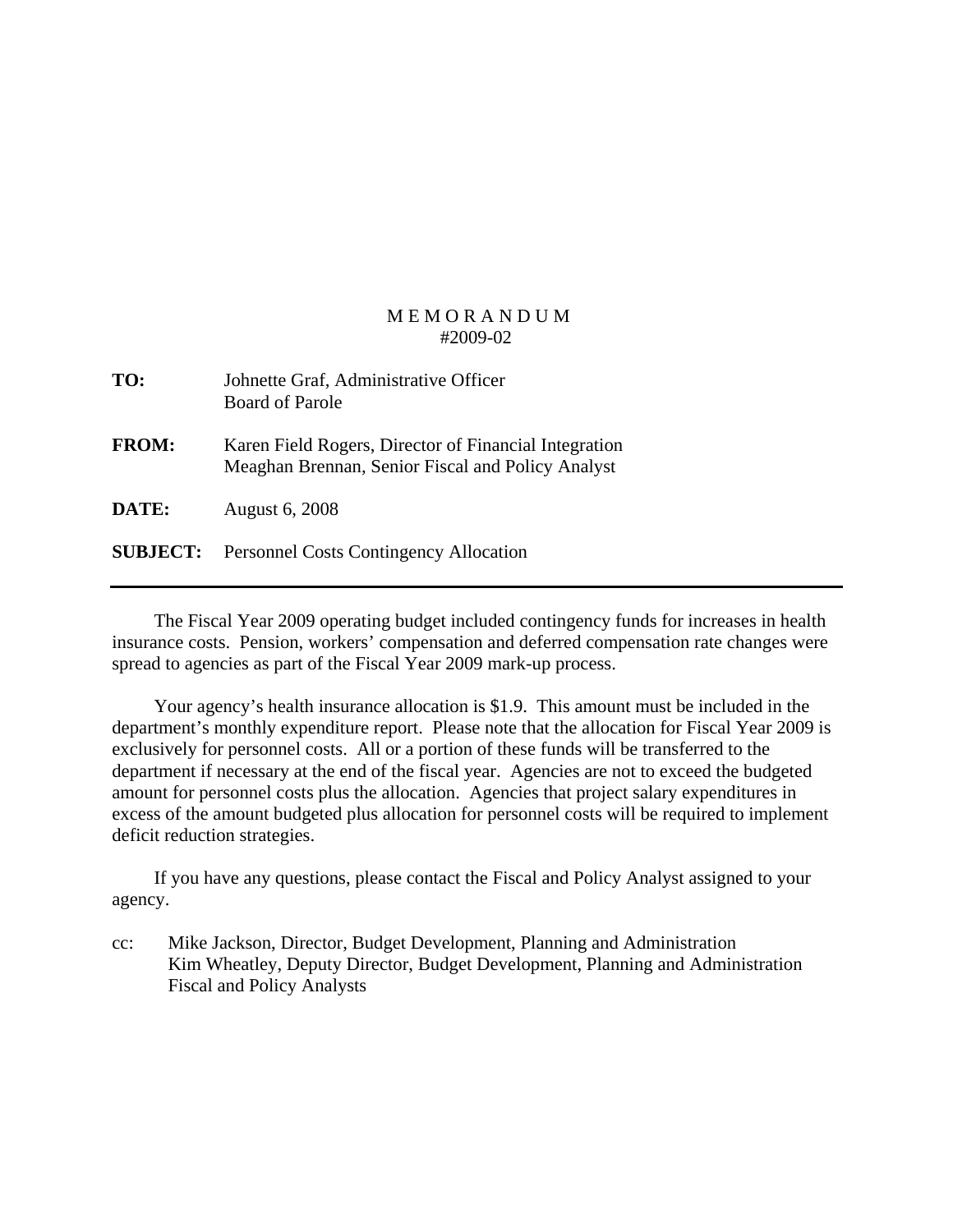| TO:             | Tim Ferrier, Chief of Administration<br>Department of State                                                |
|-----------------|------------------------------------------------------------------------------------------------------------|
| <b>FROM:</b>    | Karen Field Rogers, Director of Financial Integration<br>Meaghan Brennan, Senior Fiscal and Policy Analyst |
| DATE:           | <b>August 6, 2008</b>                                                                                      |
| <b>SUBJECT:</b> | <b>Personnel Costs Contingency Allocation</b>                                                              |

 The Fiscal Year 2009 operating budget included contingency funds for increases in health insurance costs. Pension, workers' compensation and deferred compensation rate changes were spread to agencies as part of the Fiscal Year 2009 mark-up process.

 Your agency's health insurance allocation is \$50.3. This amount must be included in the department's monthly expenditure report. Please note that the allocation for Fiscal Year 2009 is exclusively for personnel costs. All or a portion of these funds will be transferred to the department if necessary at the end of the fiscal year. Agencies are not to exceed the budgeted amount for personnel costs plus the allocation. Agencies that project salary expenditures in excess of the amount budgeted plus allocation for personnel costs will be required to implement deficit reduction strategies.

 If you have any questions, please contact the Fiscal and Policy Analyst assigned to your agency.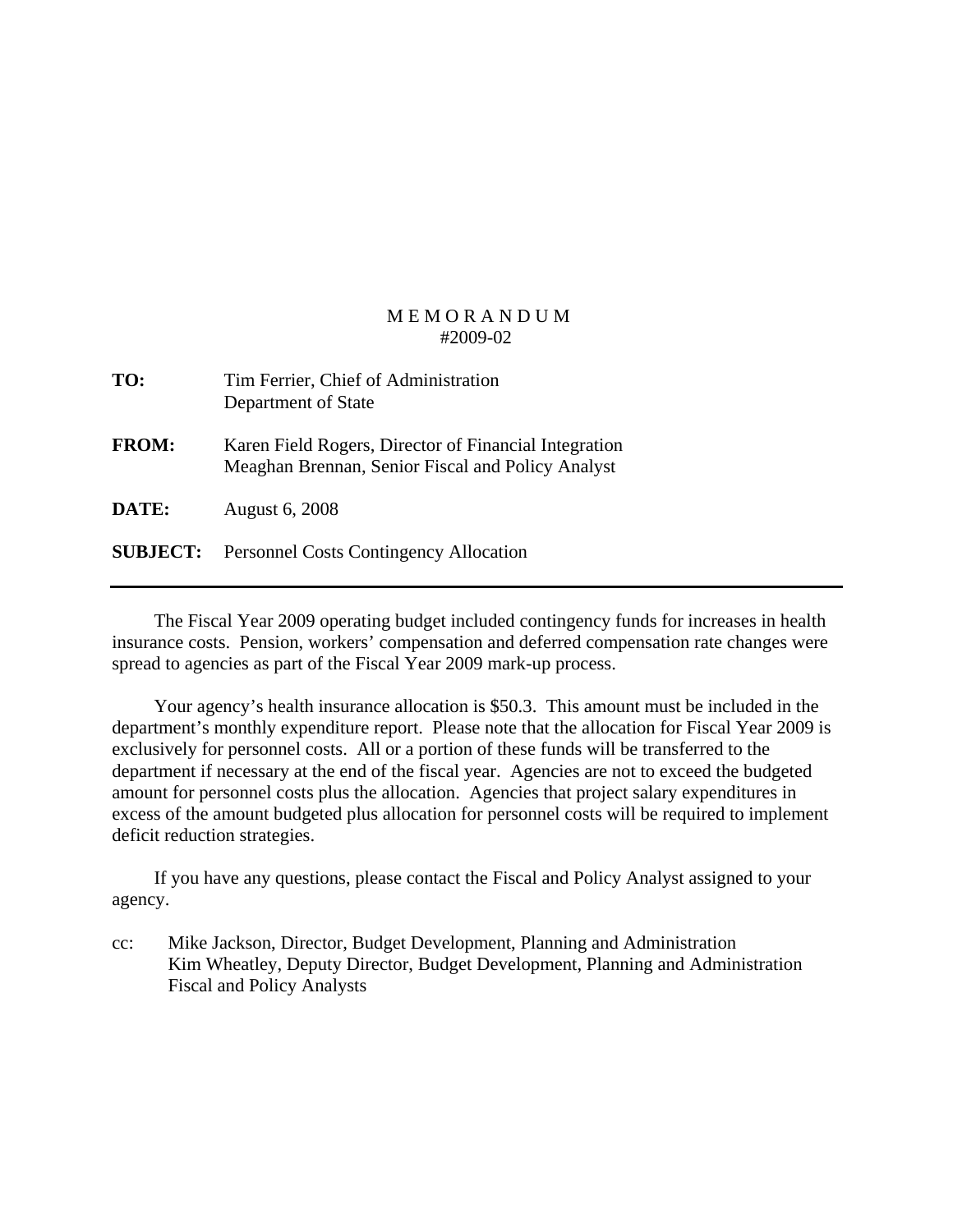| TO:          | Thomas Cook, Deputy Secretary<br>Department of Finance                                                     |
|--------------|------------------------------------------------------------------------------------------------------------|
| <b>FROM:</b> | Karen Field Rogers, Director of Financial Integration<br>Meaghan Brennan, Senior Fiscal and Policy Analyst |
| DATE:        | <b>August 6, 2008</b>                                                                                      |
|              | <b>SUBJECT:</b> Personnel Costs Contingency Allocation                                                     |

 The Fiscal Year 2009 operating budget included contingency funds for increases in health insurance costs. Pension, workers' compensation and deferred compensation rate changes were spread to agencies as part of the Fiscal Year 2009 mark-up process.

 Your agency's health insurance allocation is \$43.1. This amount must be included in the department's monthly expenditure report. Please note that the allocation for Fiscal Year 2009 is exclusively for personnel costs. All or a portion of these funds will be transferred to the department if necessary at the end of the fiscal year. Agencies are not to exceed the budgeted amount for personnel costs plus the allocation. Agencies that project salary expenditures in excess of the amount budgeted plus allocation for personnel costs will be required to implement deficit reduction strategies.

 If you have any questions, please contact the Fiscal and Policy Analyst assigned to your agency.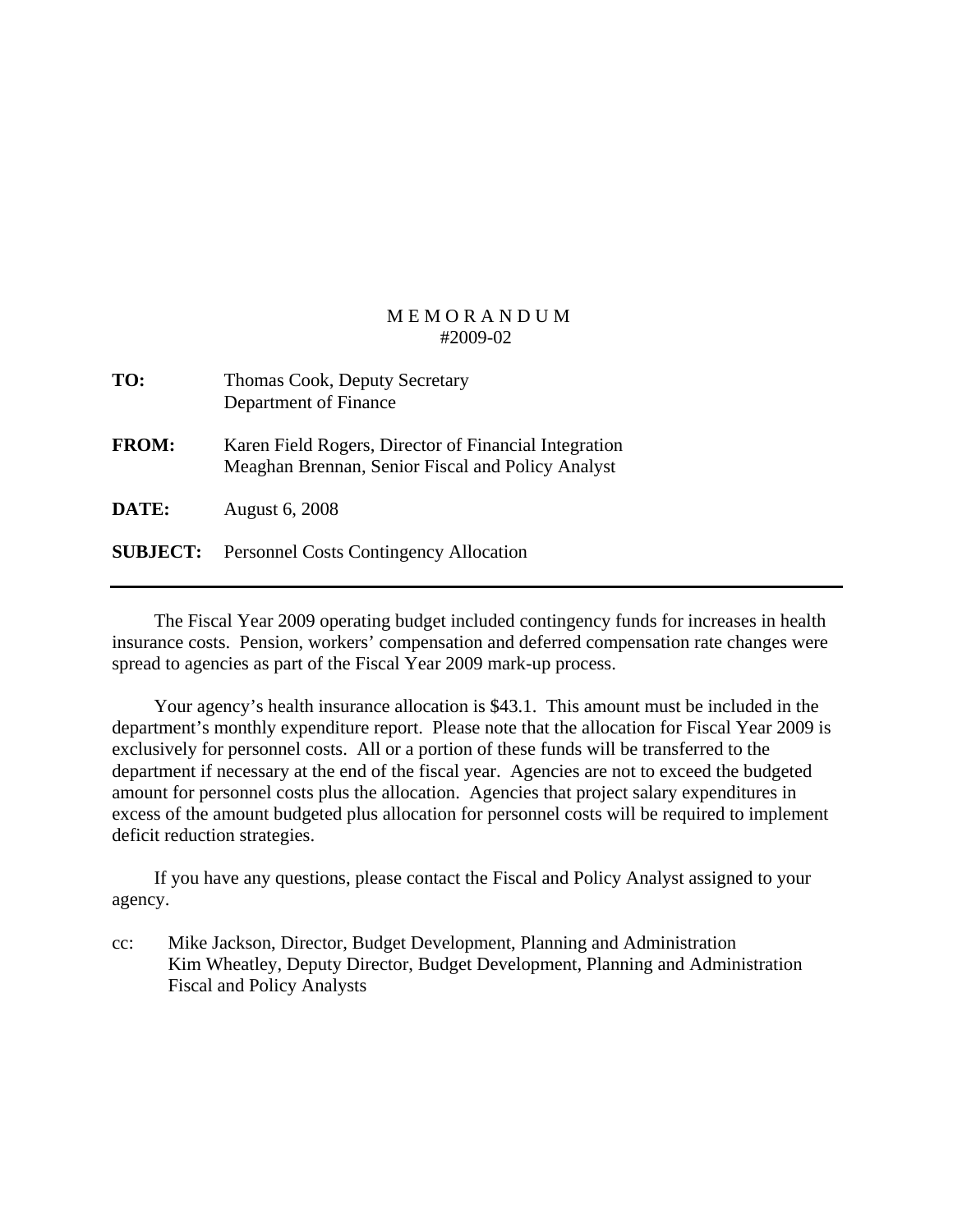| TO:             | Kevin Kelley, Manager of Budget and Program Analysis<br>Department of Health and Social Services           |
|-----------------|------------------------------------------------------------------------------------------------------------|
| <b>FROM:</b>    | Karen Field Rogers, Director of Financial Integration<br>Meaghan Brennan, Senior Fiscal and Policy Analyst |
| DATE:           | <b>August 6, 2008</b>                                                                                      |
| <b>SUBJECT:</b> | <b>Personnel Costs Contingency Allocation</b>                                                              |

 The Fiscal Year 2009 operating budget included contingency funds for increases in health insurance costs. Pension, workers' compensation and deferred compensation rate changes were spread to agencies as part of the Fiscal Year 2009 mark-up process.

 Your agency's health insurance allocation is \$581.8. This amount must be included in the department's monthly expenditure report. Please note that the allocation for Fiscal Year 2009 is exclusively for personnel costs. All or a portion of these funds will be transferred to the department if necessary at the end of the fiscal year. Agencies are not to exceed the budgeted amount for personnel costs plus the allocation. Agencies that project salary expenditures in excess of the amount budgeted plus allocation for personnel costs will be required to implement deficit reduction strategies.

 If you have any questions, please contact the Fiscal and Policy Analyst assigned to your agency.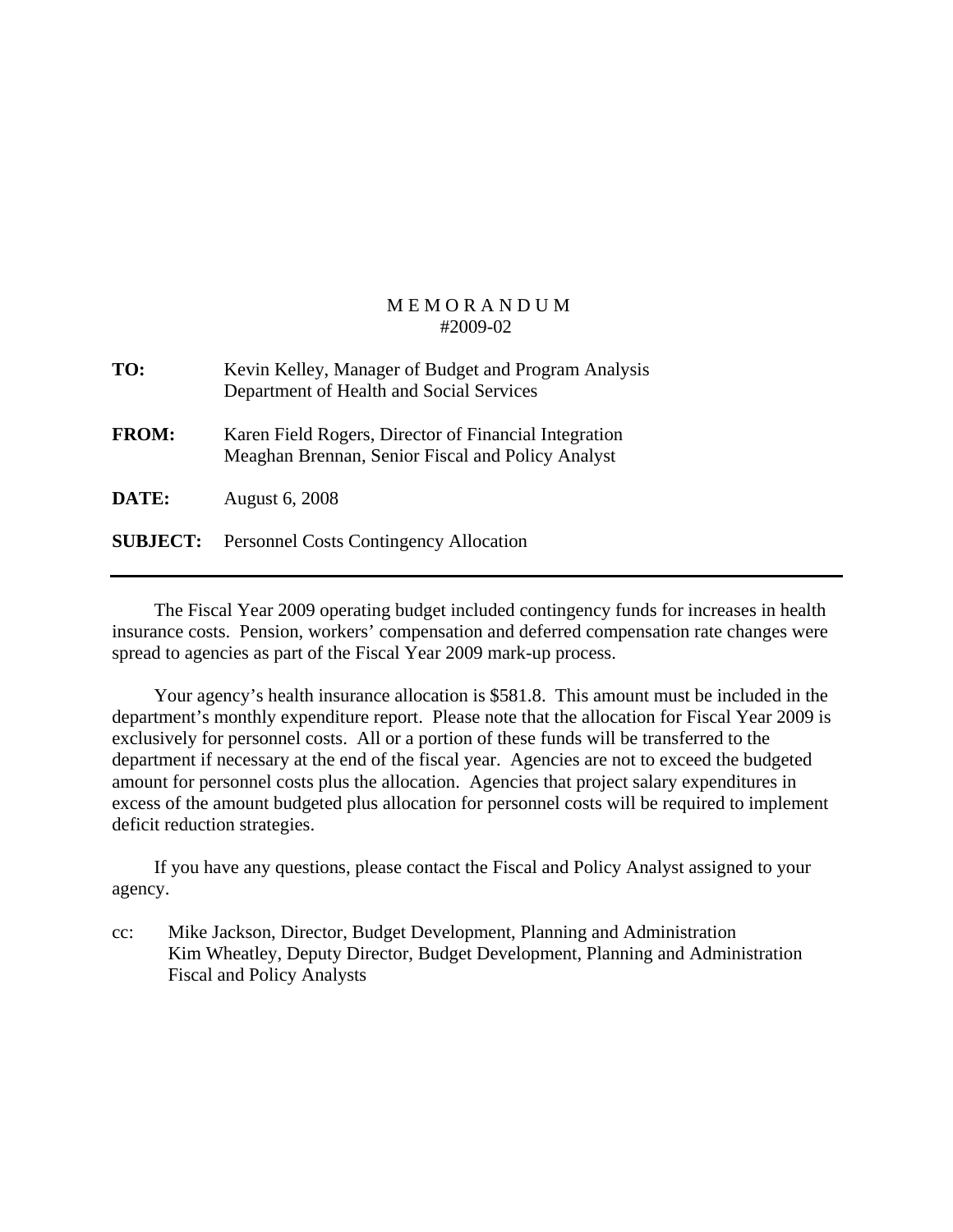| TO:             | Harry Roberts, Controller, Fiscal Services<br>Department of Services For Children, Youth And Their Families |
|-----------------|-------------------------------------------------------------------------------------------------------------|
| <b>FROM:</b>    | Karen Field Rogers, Director of Financial Integration<br>Meaghan Brennan, Senior Fiscal and Policy Analyst  |
| DATE:           | <b>August 6, 2008</b>                                                                                       |
| <b>SUBJECT:</b> | <b>Personnel Costs Contingency Allocation</b>                                                               |

 The Fiscal Year 2009 operating budget included contingency funds for increases in health insurance costs. Pension, workers' compensation and deferred compensation rate changes were spread to agencies as part of the Fiscal Year 2009 mark-up process.

 Your agency's health insurance allocation is \$199.1. This amount must be included in the department's monthly expenditure report. Please note that the allocation for Fiscal Year 2009 is exclusively for personnel costs. All or a portion of these funds will be transferred to the department if necessary at the end of the fiscal year. Agencies are not to exceed the budgeted amount for personnel costs plus the allocation. Agencies that project salary expenditures in excess of the amount budgeted plus allocation for personnel costs will be required to implement deficit reduction strategies.

 If you have any questions, please contact the Fiscal and Policy Analyst assigned to your agency.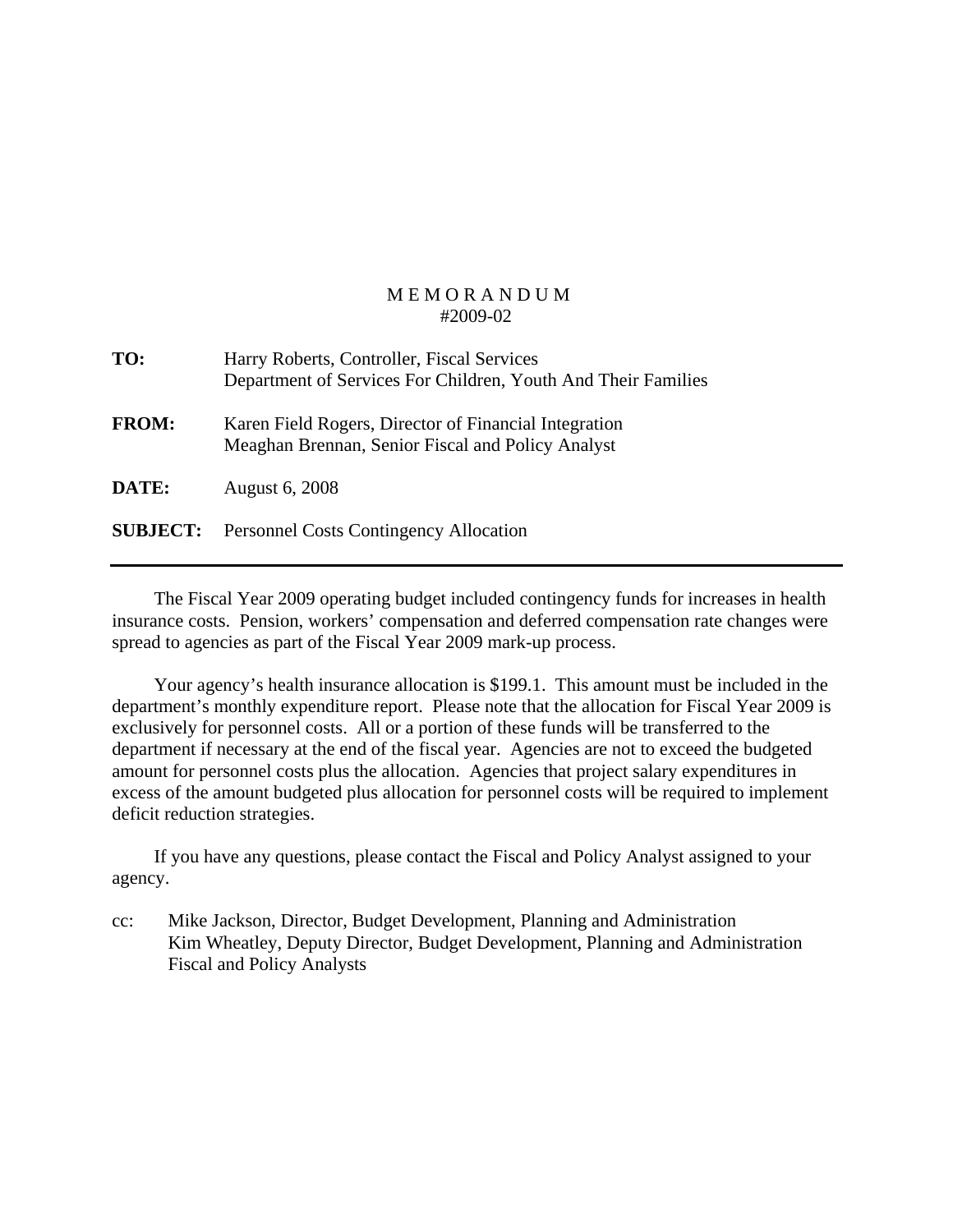| TO:             | Linda Riddagh, Controller<br>Department of Correction                                                      |
|-----------------|------------------------------------------------------------------------------------------------------------|
| <b>FROM:</b>    | Karen Field Rogers, Director of Financial Integration<br>Meaghan Brennan, Senior Fiscal and Policy Analyst |
| DATE:           | <b>August 6, 2008</b>                                                                                      |
| <b>SUBJECT:</b> | <b>Personnel Costs Contingency Allocation</b>                                                              |

 The Fiscal Year 2009 operating budget included contingency funds for increases in health insurance costs. Pension, workers' compensation and deferred compensation rate changes were spread to agencies as part of the Fiscal Year 2009 mark-up process.

 Your agency's health insurance allocation is \$464.5. This amount must be included in the department's monthly expenditure report. Please note that the allocation for Fiscal Year 2009 is exclusively for personnel costs. All or a portion of these funds will be transferred to the department if necessary at the end of the fiscal year. Agencies are not to exceed the budgeted amount for personnel costs plus the allocation. Agencies that project salary expenditures in excess of the amount budgeted plus allocation for personnel costs will be required to implement deficit reduction strategies.

 If you have any questions, please contact the Fiscal and Policy Analyst assigned to your agency.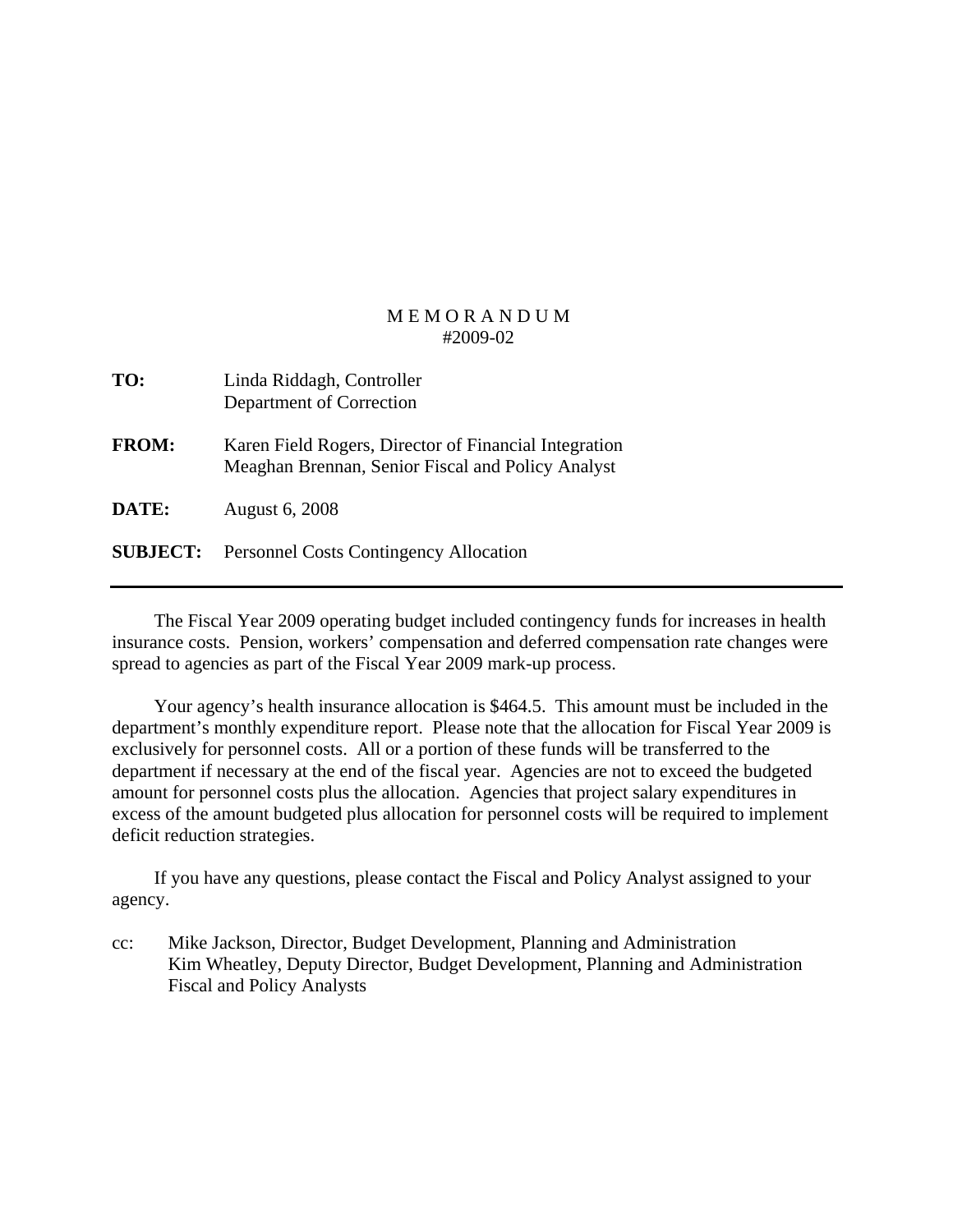| TO:             | Tina Haszard, Senior Fiscal Administrative Officer<br>Department of Natural Resources And Environmental Control |
|-----------------|-----------------------------------------------------------------------------------------------------------------|
| <b>FROM:</b>    | Karen Field Rogers, Director of Financial Integration<br>Meaghan Brennan, Senior Fiscal and Policy Analyst      |
| DATE:           | <b>August 6, 2008</b>                                                                                           |
| <b>SUBJECT:</b> | <b>Personnel Costs Contingency Allocation</b>                                                                   |

 The Fiscal Year 2009 operating budget included contingency funds for increases in health insurance costs. Pension, workers' compensation and deferred compensation rate changes were spread to agencies as part of the Fiscal Year 2009 mark-up process.

 Your agency's health insurance allocation is \$68.7. This amount must be included in the department's monthly expenditure report. Please note that the allocation for Fiscal Year 2009 is exclusively for personnel costs. All or a portion of these funds will be transferred to the department if necessary at the end of the fiscal year. Agencies are not to exceed the budgeted amount for personnel costs plus the allocation. Agencies that project salary expenditures in excess of the amount budgeted plus allocation for personnel costs will be required to implement deficit reduction strategies.

 If you have any questions, please contact the Fiscal and Policy Analyst assigned to your agency.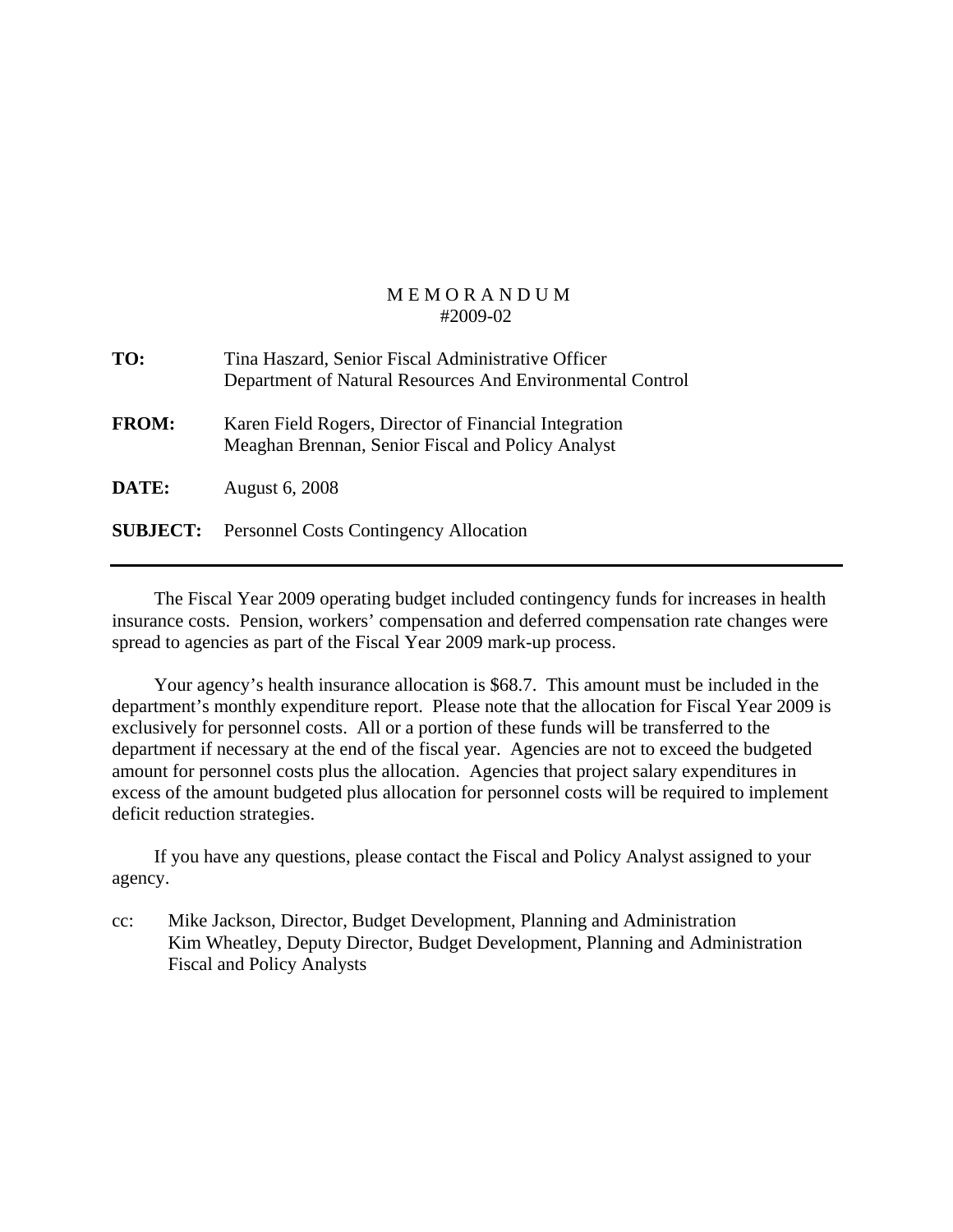| TO:             | Gary Lewis, Controller<br>Department of Safety and Homeland Security                                       |
|-----------------|------------------------------------------------------------------------------------------------------------|
| <b>FROM:</b>    | Karen Field Rogers, Director of Financial Integration<br>Meaghan Brennan, Senior Fiscal and Policy Analyst |
| DATE:           | <b>August 6, 2008</b>                                                                                      |
| <b>SUBJECT:</b> | <b>Personnel Costs Contingency Allocation</b>                                                              |

 The Fiscal Year 2009 operating budget included contingency funds for increases in health insurance costs. Pension, workers' compensation and deferred compensation rate changes were spread to agencies as part of the Fiscal Year 2009 mark-up process.

 Your agency's health insurance allocation is \$191.5. This amount must be included in the department's monthly expenditure report. Please note that the allocation for Fiscal Year 2009 is exclusively for personnel costs. All or a portion of these funds will be transferred to the department if necessary at the end of the fiscal year. Agencies are not to exceed the budgeted amount for personnel costs plus the allocation. Agencies that project salary expenditures in excess of the amount budgeted plus allocation for personnel costs will be required to implement deficit reduction strategies.

 If you have any questions, please contact the Fiscal and Policy Analyst assigned to your agency.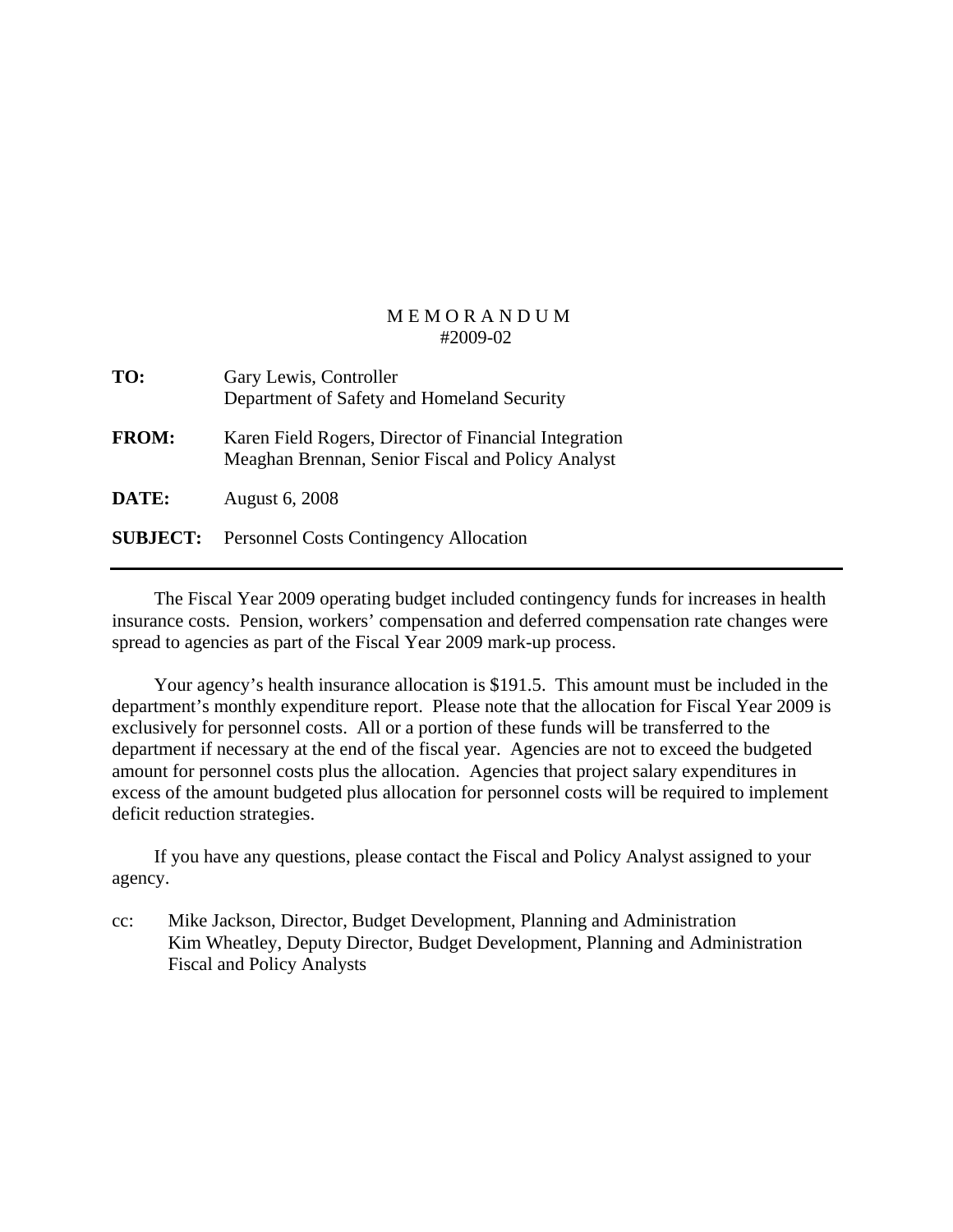| TO:             | Kris Brooks, Controller<br>Department of Labor                                                             |
|-----------------|------------------------------------------------------------------------------------------------------------|
| <b>FROM:</b>    | Karen Field Rogers, Director of Financial Integration<br>Meaghan Brennan, Senior Fiscal and Policy Analyst |
| DATE:           | <b>August 6, 2008</b>                                                                                      |
| <b>SUBJECT:</b> | <b>Personnel Costs Contingency Allocation</b>                                                              |

 The Fiscal Year 2009 operating budget included contingency funds for increases in health insurance costs. Pension, workers' compensation and deferred compensation rate changes were spread to agencies as part of the Fiscal Year 2009 mark-up process.

 Your agency's health insurance allocation is \$6.6. This amount must be included in the department's monthly expenditure report. Please note that the allocation for Fiscal Year 2009 is exclusively for personnel costs. All or a portion of these funds will be transferred to the department if necessary at the end of the fiscal year. Agencies are not to exceed the budgeted amount for personnel costs plus the allocation. Agencies that project salary expenditures in excess of the amount budgeted plus allocation for personnel costs will be required to implement deficit reduction strategies.

 If you have any questions, please contact the Fiscal and Policy Analyst assigned to your agency.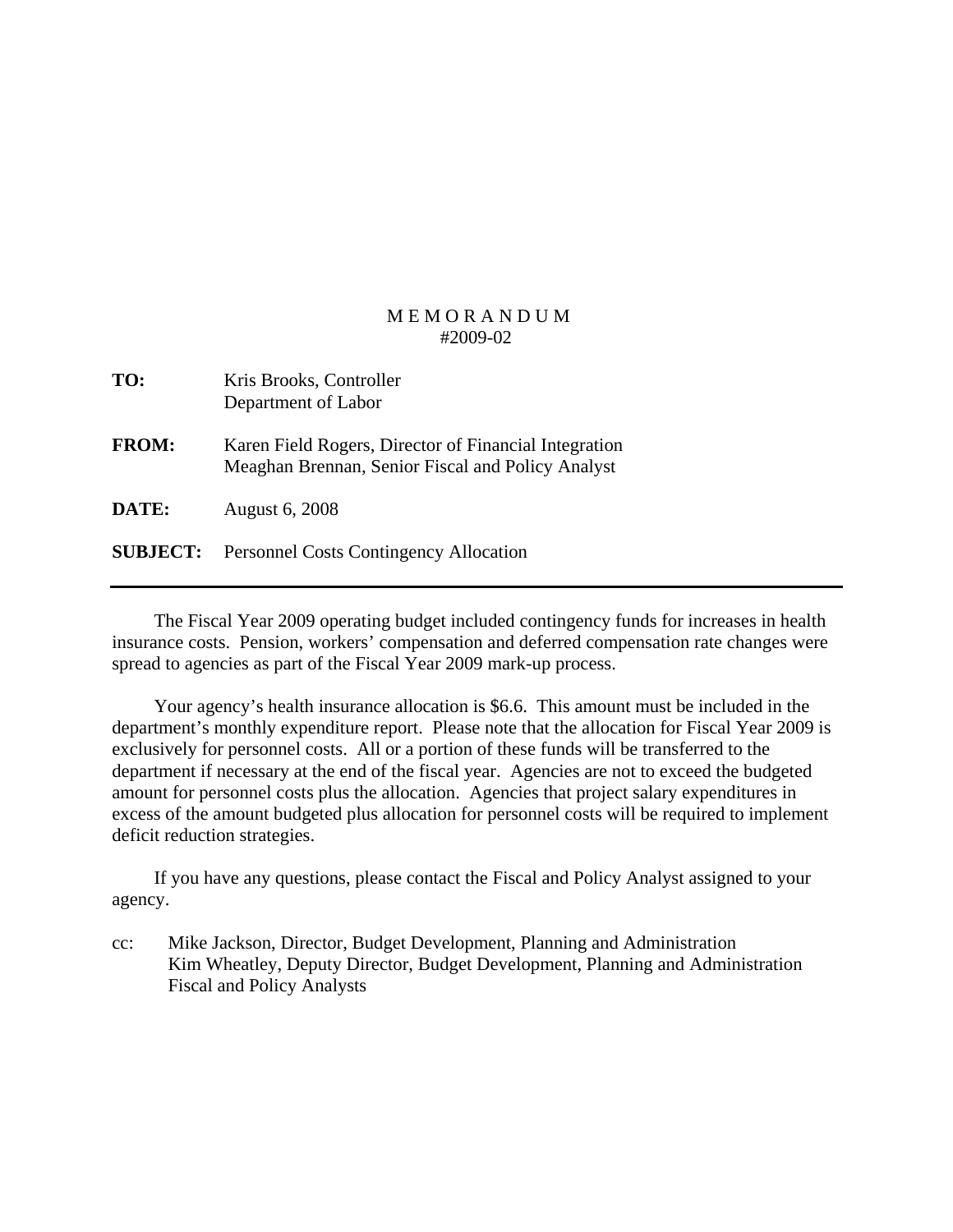| TO:             | Sandy Ogden, Controller<br>Department of Agriculture                                                       |
|-----------------|------------------------------------------------------------------------------------------------------------|
| <b>FROM:</b>    | Karen Field Rogers, Director of Financial Integration<br>Meaghan Brennan, Senior Fiscal and Policy Analyst |
| DATE:           | <b>August 6, 2008</b>                                                                                      |
| <b>SUBJECT:</b> | <b>Personnel Costs Contingency Allocation</b>                                                              |

 The Fiscal Year 2009 operating budget included contingency funds for increases in health insurance costs. Pension, workers' compensation and deferred compensation rate changes were spread to agencies as part of the Fiscal Year 2009 mark-up process.

 Your agency's health insurance allocation is \$19.6. This amount must be included in the department's monthly expenditure report. Please note that the allocation for Fiscal Year 2009 is exclusively for personnel costs. All or a portion of these funds will be transferred to the department if necessary at the end of the fiscal year. Agencies are not to exceed the budgeted amount for personnel costs plus the allocation. Agencies that project salary expenditures in excess of the amount budgeted plus allocation for personnel costs will be required to implement deficit reduction strategies.

 If you have any questions, please contact the Fiscal and Policy Analyst assigned to your agency.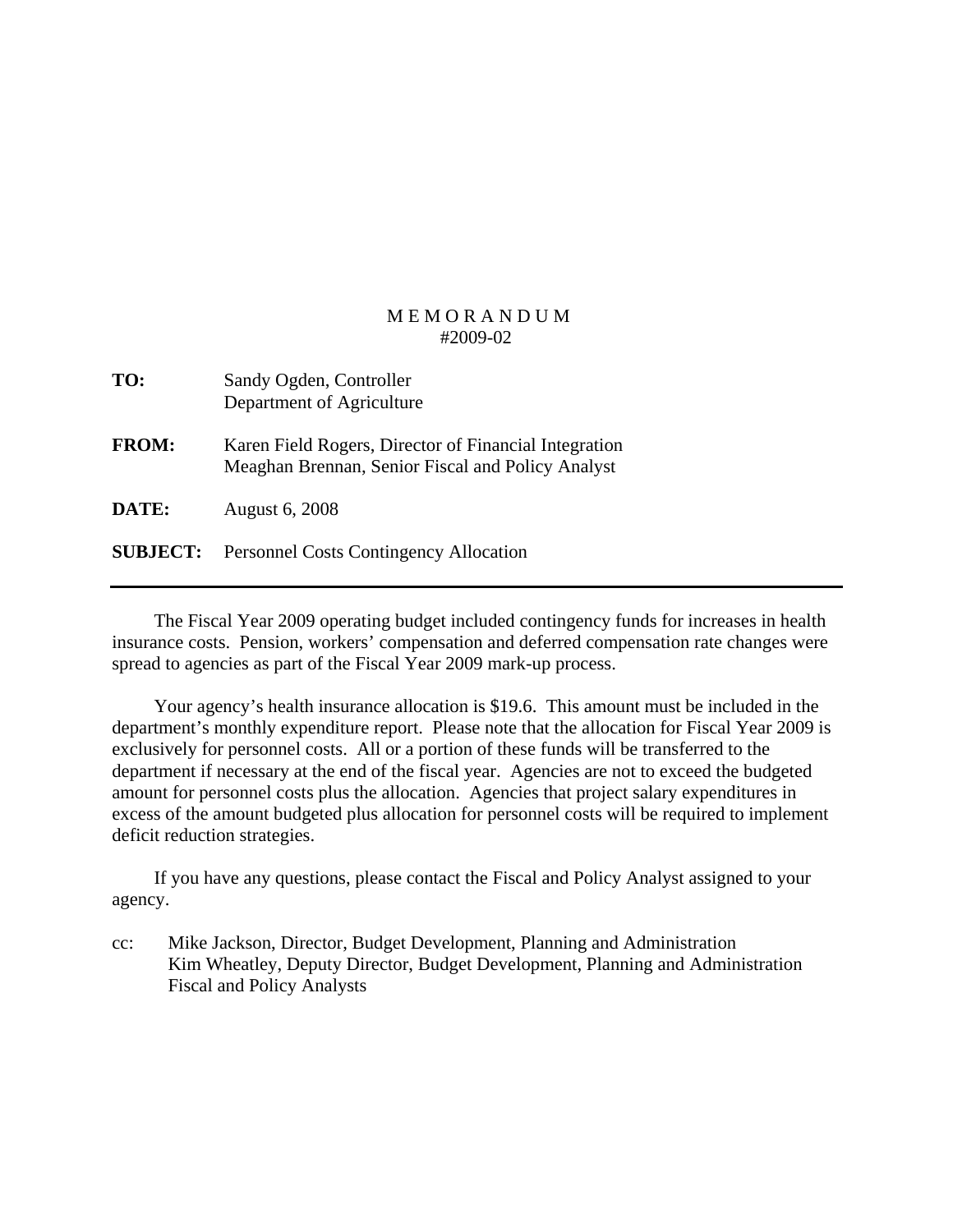| TO:             | Virginia Lane, Support Services Administrator<br><b>Commissioner of Elections</b>                          |
|-----------------|------------------------------------------------------------------------------------------------------------|
| <b>FROM:</b>    | Karen Field Rogers, Director of Financial Integration<br>Meaghan Brennan, Senior Fiscal and Policy Analyst |
| DATE:           | <b>August 6, 2008</b>                                                                                      |
| <b>SUBJECT:</b> | <b>Personnel Costs Contingency Allocation</b>                                                              |

 The Fiscal Year 2009 operating budget included contingency funds for increases in health insurance costs. Pension, workers' compensation and deferred compensation rate changes were spread to agencies as part of the Fiscal Year 2009 mark-up process.

 Your agency's health insurance allocation is \$0.9. This amount must be included in the department's monthly expenditure report. Please note that the allocation for Fiscal Year 2009 is exclusively for personnel costs. All or a portion of these funds will be transferred to the department if necessary at the end of the fiscal year. Agencies are not to exceed the budgeted amount for personnel costs plus the allocation. Agencies that project salary expenditures in excess of the amount budgeted plus allocation for personnel costs will be required to implement deficit reduction strategies.

 If you have any questions, please contact the Fiscal and Policy Analyst assigned to your agency.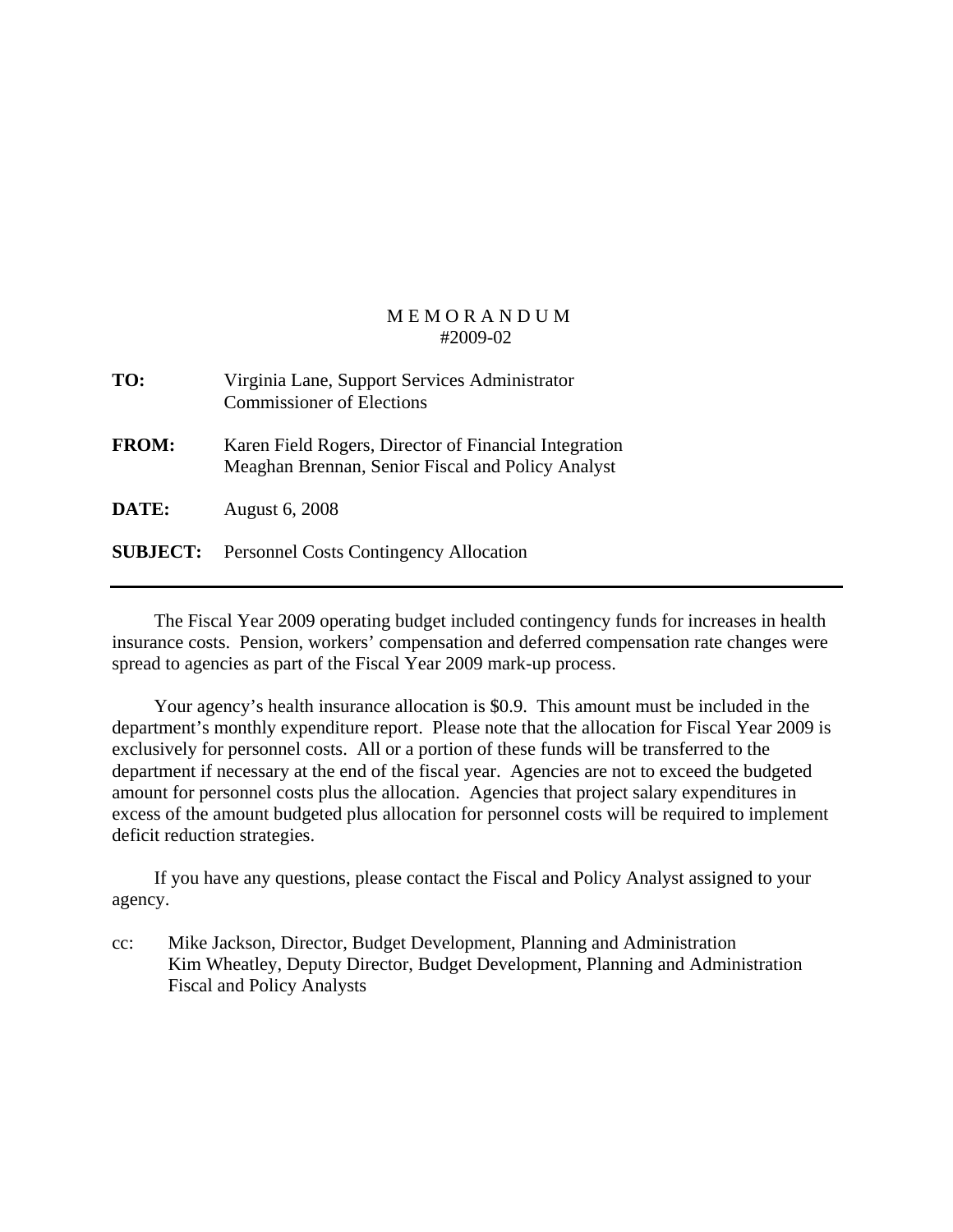| TO:             | Howard Sholl, Deputy Administrative Director<br>Department of Elections, New Castle County                 |
|-----------------|------------------------------------------------------------------------------------------------------------|
| <b>FROM:</b>    | Karen Field Rogers, Director of Financial Integration<br>Meaghan Brennan, Senior Fiscal and Policy Analyst |
| DATE:           | <b>August 6, 2008</b>                                                                                      |
| <b>SUBJECT:</b> | <b>Personnel Costs Contingency Allocation</b>                                                              |

 The Fiscal Year 2009 operating budget included contingency funds for increases in health insurance costs. Pension, workers' compensation and deferred compensation rate changes were spread to agencies as part of the Fiscal Year 2009 mark-up process.

 Your agency's health insurance allocation is \$3.9. This amount must be included in the department's monthly expenditure report. Please note that the allocation for Fiscal Year 2009 is exclusively for personnel costs. All or a portion of these funds will be transferred to the department if necessary at the end of the fiscal year. Agencies are not to exceed the budgeted amount for personnel costs plus the allocation. Agencies that project salary expenditures in excess of the amount budgeted plus allocation for personnel costs will be required to implement deficit reduction strategies.

 If you have any questions, please contact the Fiscal and Policy Analyst assigned to your agency.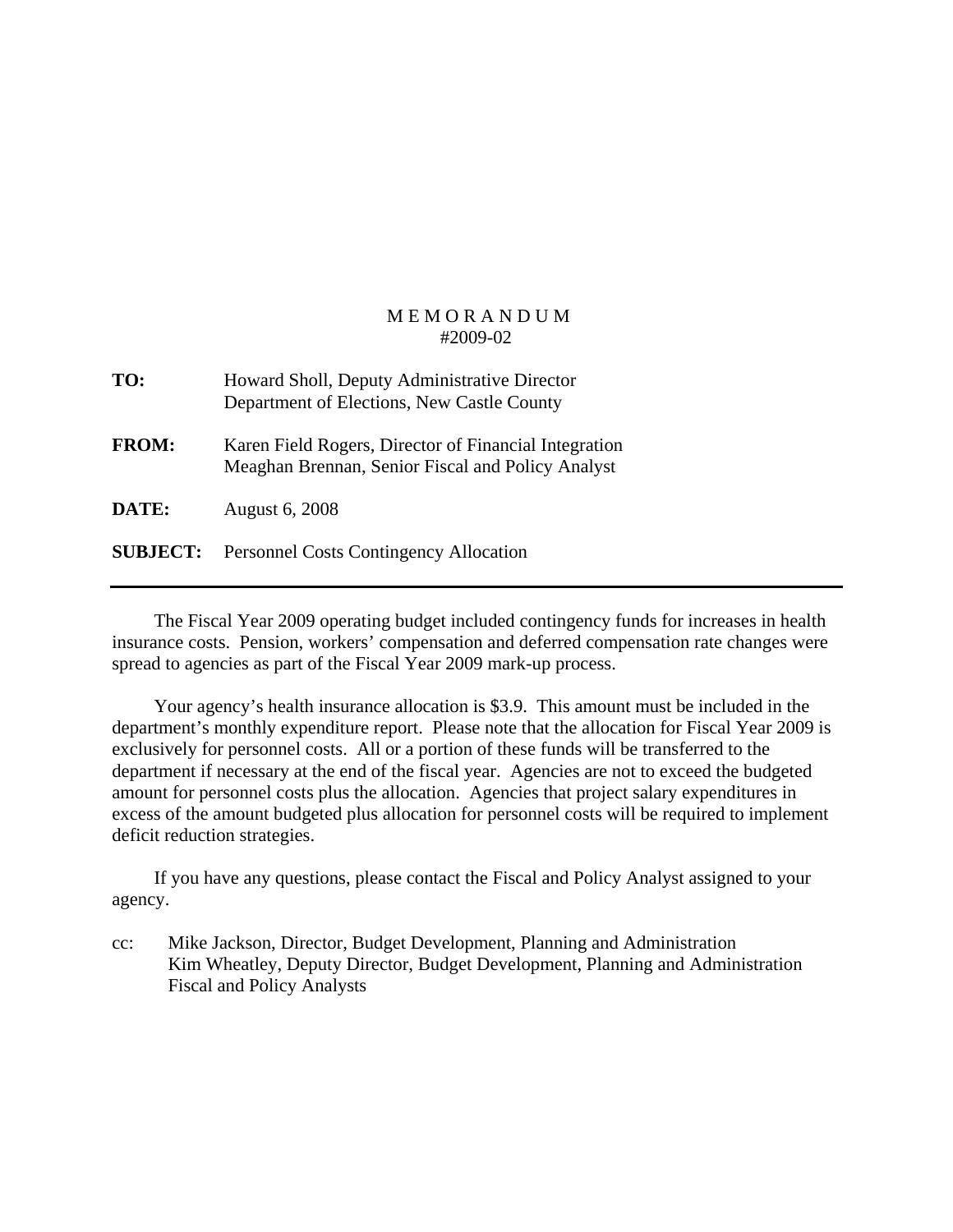| TO:             | Joyce Wright, Director<br>Department of Elections, Kent County                                             |
|-----------------|------------------------------------------------------------------------------------------------------------|
| <b>FROM:</b>    | Karen Field Rogers, Director of Financial Integration<br>Meaghan Brennan, Senior Fiscal and Policy Analyst |
| DATE:           | <b>August 6, 2008</b>                                                                                      |
| <b>SUBJECT:</b> | <b>Personnel Costs Contingency Allocation</b>                                                              |

 The Fiscal Year 2009 operating budget included contingency funds for increases in health insurance costs. Pension, workers' compensation and deferred compensation rate changes were spread to agencies as part of the Fiscal Year 2009 mark-up process.

 Your agency's health insurance allocation is \$1.2. This amount must be included in the department's monthly expenditure report. Please note that the allocation for Fiscal Year 2009 is exclusively for personnel costs. All or a portion of these funds will be transferred to the department if necessary at the end of the fiscal year. Agencies are not to exceed the budgeted amount for personnel costs plus the allocation. Agencies that project salary expenditures in excess of the amount budgeted plus allocation for personnel costs will be required to implement deficit reduction strategies.

 If you have any questions, please contact the Fiscal and Policy Analyst assigned to your agency.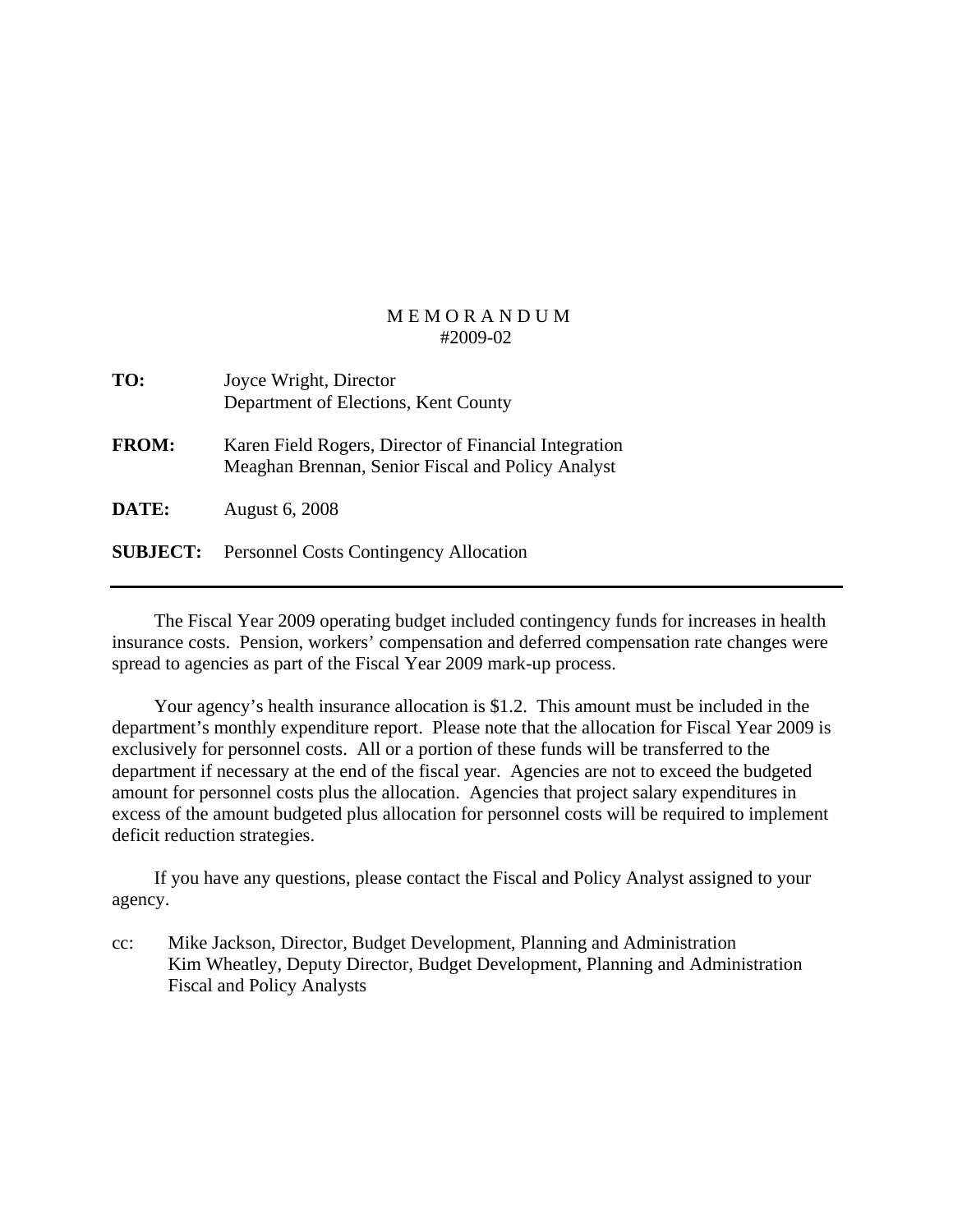| TO:             | Kenneth McDowell, Director<br>Department of Elections, Sussex County                                       |
|-----------------|------------------------------------------------------------------------------------------------------------|
| <b>FROM:</b>    | Karen Field Rogers, Director of Financial Integration<br>Meaghan Brennan, Senior Fiscal and Policy Analyst |
| <b>DATE:</b>    | <b>August 6, 2008</b>                                                                                      |
| <b>SUBJECT:</b> | <b>Personnel Costs Contingency Allocation</b>                                                              |

 The Fiscal Year 2009 operating budget included contingency funds for increases in health insurance costs. Pension, workers' compensation and deferred compensation rate changes were spread to agencies as part of the Fiscal Year 2009 mark-up process.

 Your agency's health insurance allocation is \$1.8. This amount must be included in the department's monthly expenditure report. Please note that the allocation for Fiscal Year 2009 is exclusively for personnel costs. All or a portion of these funds will be transferred to the department if necessary at the end of the fiscal year. Agencies are not to exceed the budgeted amount for personnel costs plus the allocation. Agencies that project salary expenditures in excess of the amount budgeted plus allocation for personnel costs will be required to implement deficit reduction strategies.

 If you have any questions, please contact the Fiscal and Policy Analyst assigned to your agency.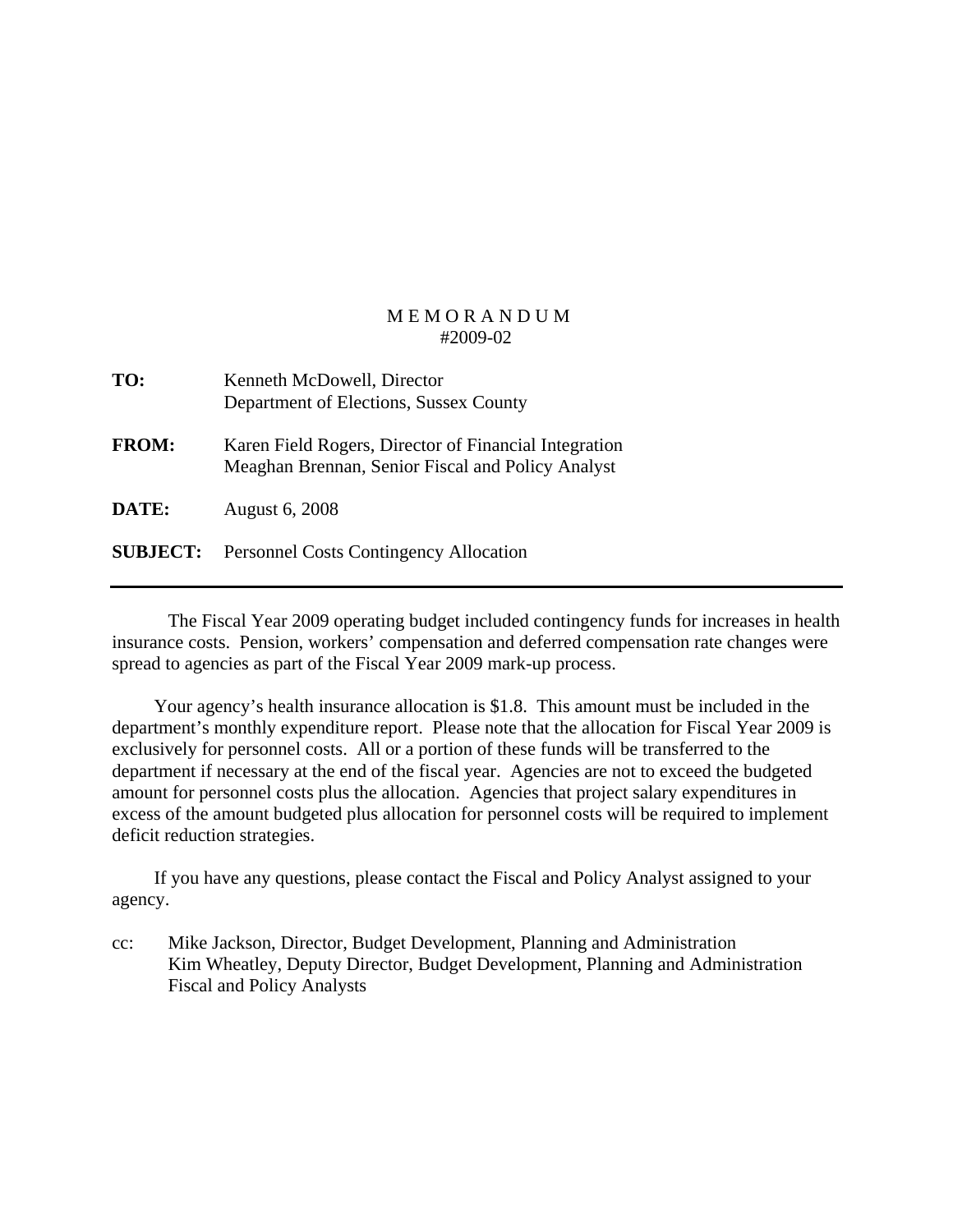| TO:             | Linda Tosh, Administrative Officer<br>Office of the State Fire Marshal                                     |
|-----------------|------------------------------------------------------------------------------------------------------------|
| <b>FROM:</b>    | Karen Field Rogers, Director of Financial Integration<br>Meaghan Brennan, Senior Fiscal and Policy Analyst |
| DATE:           | <b>August 6, 2008</b>                                                                                      |
| <b>SUBJECT:</b> | <b>Personnel Costs Contingency Allocation</b>                                                              |

 The Fiscal Year 2009 operating budget included contingency funds for increases in health insurance costs. Pension, workers' compensation and deferred compensation rate changes were spread to agencies as part of the Fiscal Year 2009 mark-up process.

 Your agency's health insurance allocation is \$4.7. This amount must be included in the department's monthly expenditure report. Please note that the allocation for Fiscal Year 2009 is exclusively for personnel costs. All or a portion of these funds will be transferred to the department if necessary at the end of the fiscal year. Agencies are not to exceed the budgeted amount for personnel costs plus the allocation. Agencies that project salary expenditures in excess of the amount budgeted plus allocation for personnel costs will be required to implement deficit reduction strategies.

 If you have any questions, please contact the Fiscal and Policy Analyst assigned to your agency.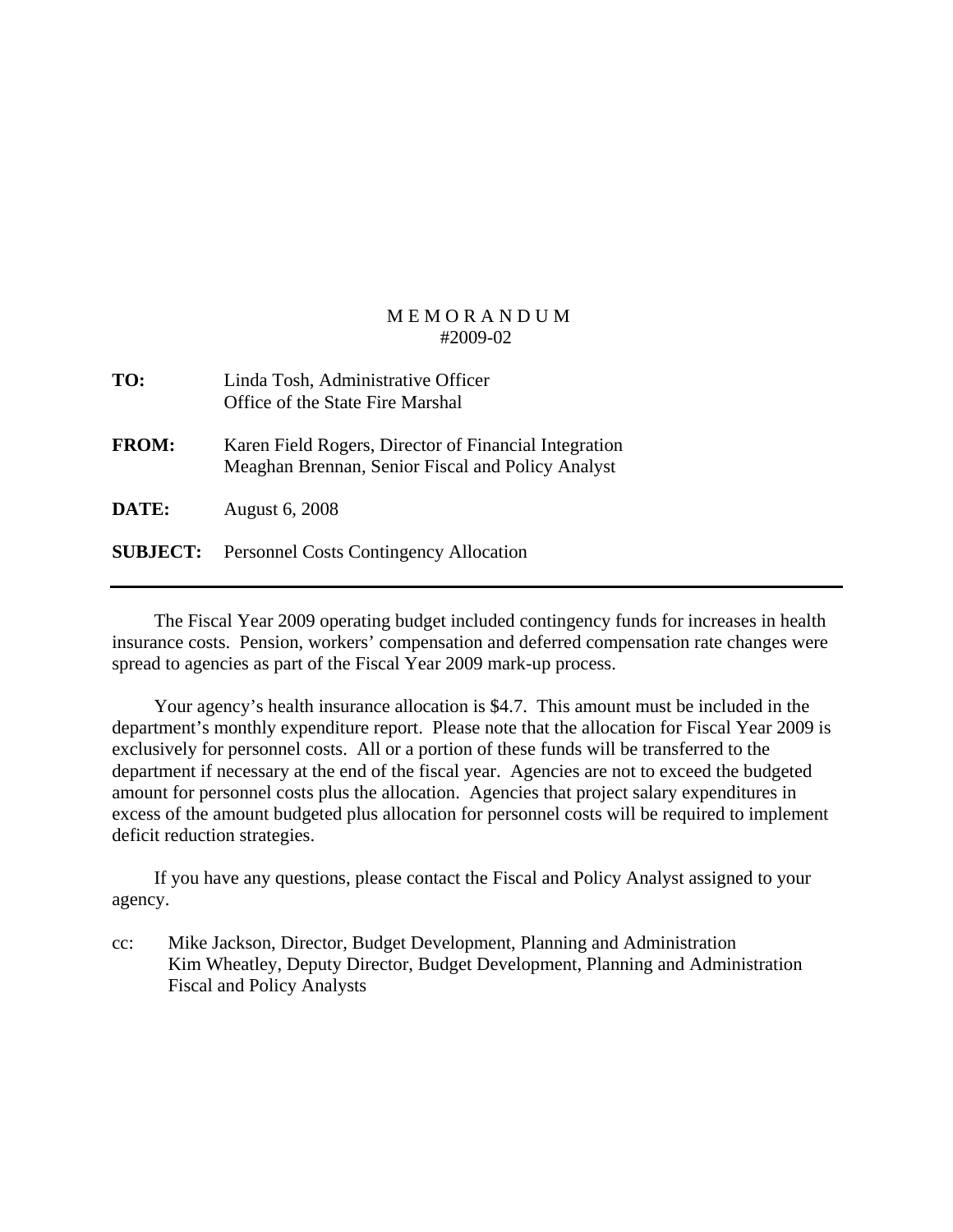| TO:             | Christine Murabito, Administrative Officer<br><b>State Fire School</b>                                     |
|-----------------|------------------------------------------------------------------------------------------------------------|
| <b>FROM:</b>    | Karen Field Rogers, Director of Financial Integration<br>Meaghan Brennan, Senior Fiscal and Policy Analyst |
| DATE:           | <b>August 6, 2008</b>                                                                                      |
| <b>SUBJECT:</b> | <b>Personnel Costs Contingency Allocation</b>                                                              |

 The Fiscal Year 2009 operating budget included contingency funds for increases in health insurance costs. Pension, workers' compensation and deferred compensation rate changes were spread to agencies as part of the Fiscal Year 2009 mark-up process.

 Your agency's health insurance allocation is \$3.6. This amount must be included in the department's monthly expenditure report. Please note that the allocation for Fiscal Year 2009 is exclusively for personnel costs. All or a portion of these funds will be transferred to the department if necessary at the end of the fiscal year. Agencies are not to exceed the budgeted amount for personnel costs plus the allocation. Agencies that project salary expenditures in excess of the amount budgeted plus allocation for personnel costs will be required to implement deficit reduction strategies.

 If you have any questions, please contact the Fiscal and Policy Analyst assigned to your agency.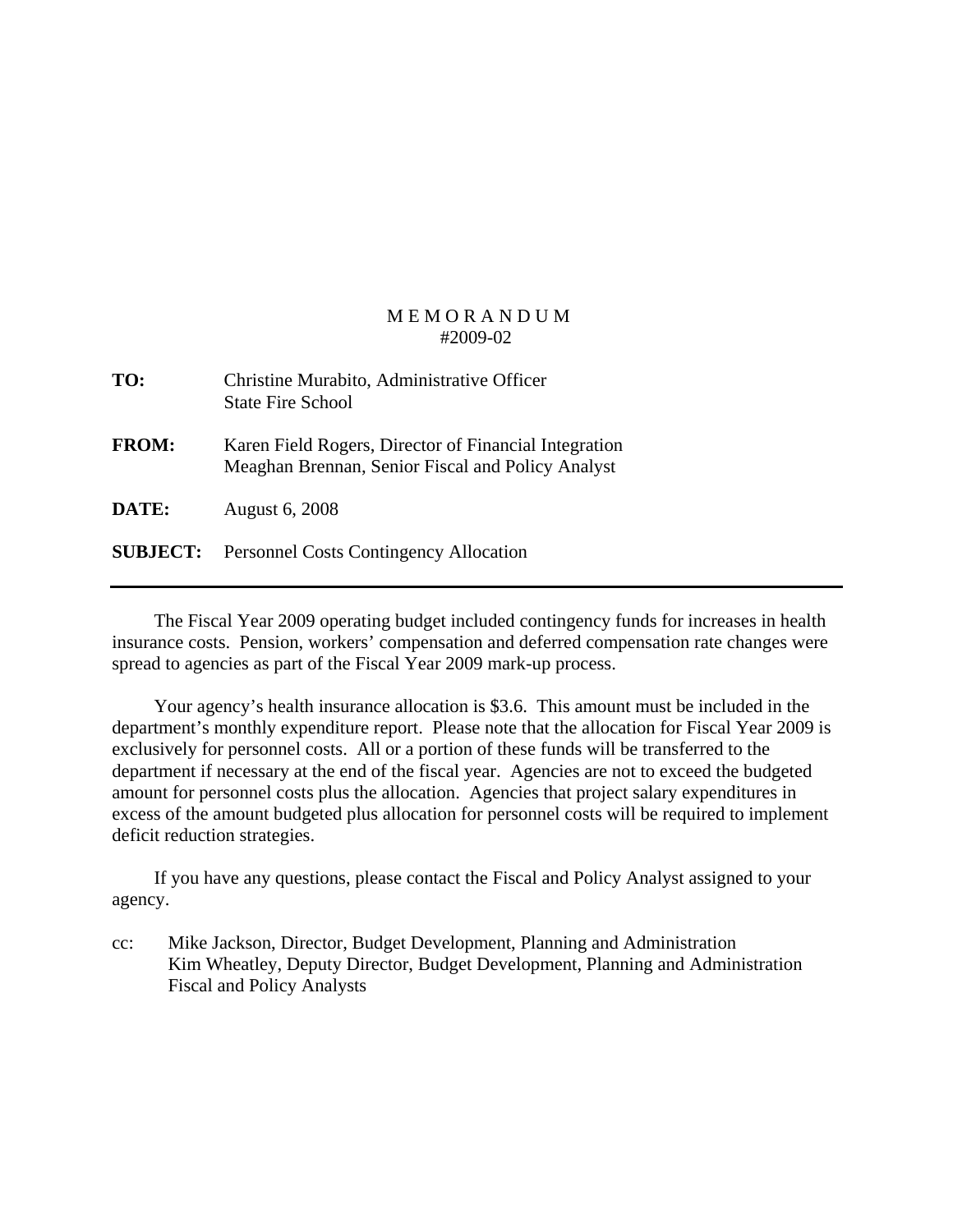| TO:          | <b>Sherry Lambertson, Executive Secretary</b><br><b>Fire Prevention Commission</b>                         |
|--------------|------------------------------------------------------------------------------------------------------------|
| <b>FROM:</b> | Karen Field Rogers, Director of Financial Integration<br>Meaghan Brennan, Senior Fiscal and Policy Analyst |
| DATE:        | <b>August 6, 2008</b>                                                                                      |
|              | <b>SUBJECT:</b> Personnel Costs Contingency Allocation                                                     |

 The Fiscal Year 2009 operating budget included contingency funds for increases in health insurance costs. Pension, workers' compensation and deferred compensation rate changes were spread to agencies as part of the Fiscal Year 2009 mark-up process.

 Your agency's health insurance allocation is \$0.3. This amount must be included in the department's monthly expenditure report. Please note that the allocation for Fiscal Year 2009 is exclusively for personnel costs. All or a portion of these funds will be transferred to the department if necessary at the end of the fiscal year. Agencies are not to exceed the budgeted amount for personnel costs plus the allocation. Agencies that project salary expenditures in excess of the amount budgeted plus allocation for personnel costs will be required to implement deficit reduction strategies.

 If you have any questions, please contact the Fiscal and Policy Analyst assigned to your agency.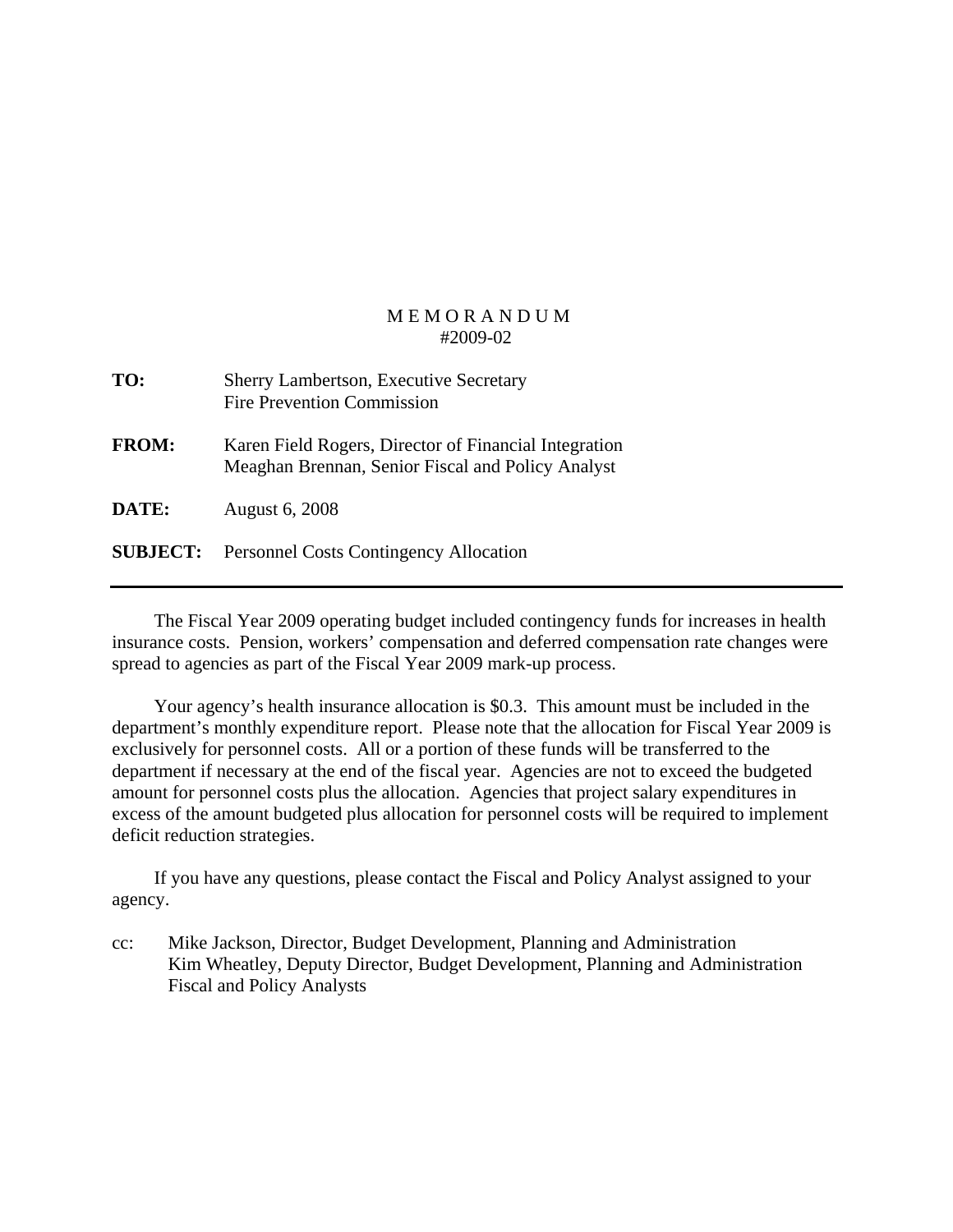| TO:             | Art Caldwell, State Comptroller<br><b>Delaware National Guard</b>                                          |
|-----------------|------------------------------------------------------------------------------------------------------------|
| <b>FROM:</b>    | Karen Field Rogers, Director of Financial Integration<br>Meaghan Brennan, Senior Fiscal and Policy Analyst |
| DATE:           | <b>August 6, 2008</b>                                                                                      |
| <b>SUBJECT:</b> | <b>Personnel Costs Contingency Allocation</b>                                                              |

 The Fiscal Year 2009 operating budget included contingency funds for increases in health insurance costs. Pension, workers' compensation and deferred compensation rate changes were spread to agencies as part of the Fiscal Year 2009 mark-up process.

 Your agency's health insurance allocation is \$6.1. This amount must be included in the department's monthly expenditure report. Please note that the allocation for Fiscal Year 2009 is exclusively for personnel costs. All or a portion of these funds will be transferred to the department if necessary at the end of the fiscal year. Agencies are not to exceed the budgeted amount for personnel costs plus the allocation. Agencies that project salary expenditures in excess of the amount budgeted plus allocation for personnel costs will be required to implement deficit reduction strategies.

 If you have any questions, please contact the Fiscal and Policy Analyst assigned to your agency.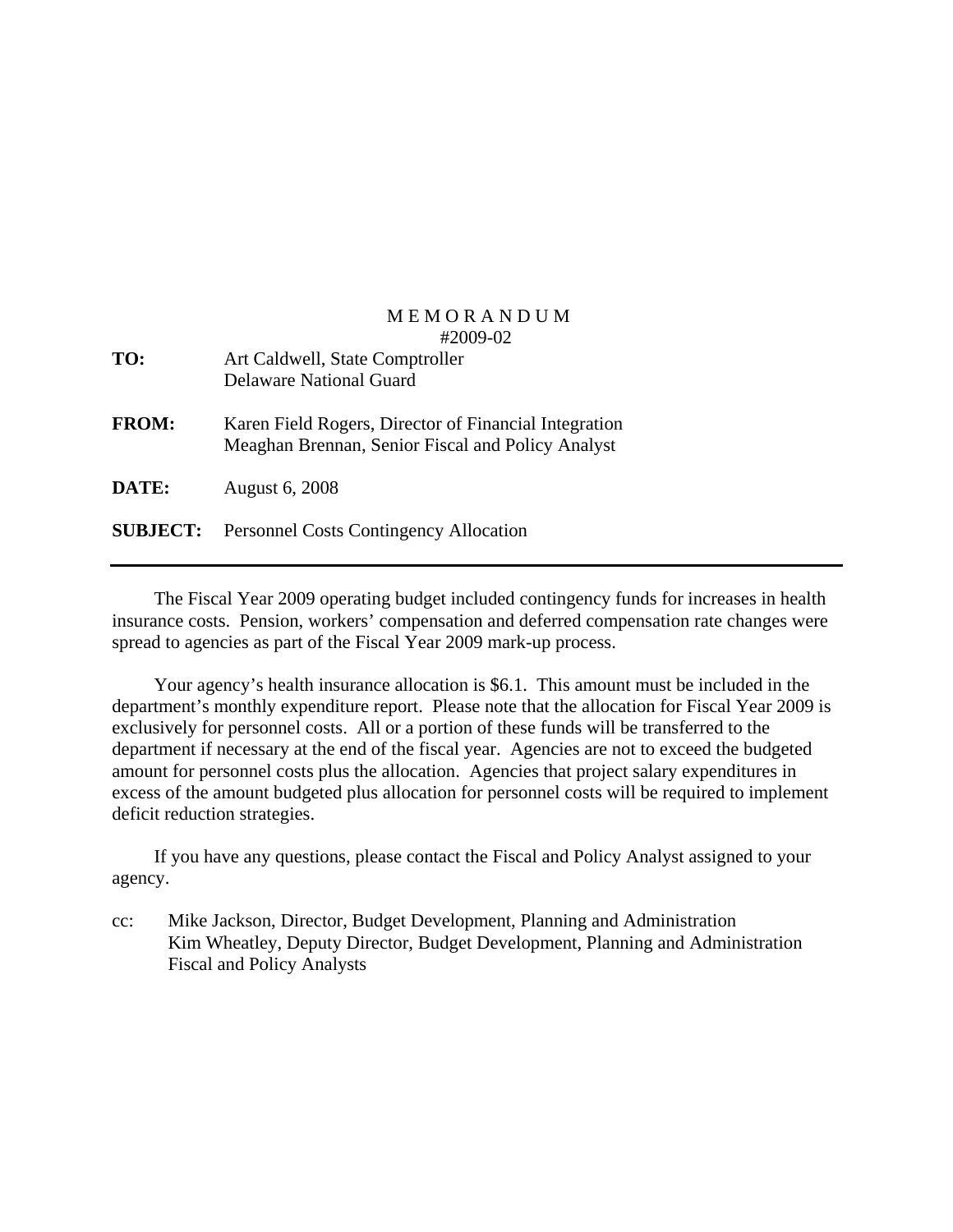| TO:             | Kathie Cherry, Executive Secretary<br>Governor's Advisory Council For Exceptional Citizens                 |
|-----------------|------------------------------------------------------------------------------------------------------------|
| <b>FROM:</b>    | Karen Field Rogers, Director of Financial Integration<br>Meaghan Brennan, Senior Fiscal and Policy Analyst |
| DATE:           | <b>August 6, 2008</b>                                                                                      |
| <b>SUBJECT:</b> | <b>Personnel Costs Contingency Allocation</b>                                                              |

 The Fiscal Year 2009 operating budget included contingency funds for increases in health insurance costs. Pension, workers' compensation and deferred compensation rate changes were spread to agencies as part of the Fiscal Year 2009 mark-up process.

 Your agency's health insurance allocation is \$0.2. This amount must be included in the department's monthly expenditure report. Please note that the allocation for Fiscal Year 2009 is exclusively for personnel costs. All or a portion of these funds will be transferred to the department if necessary at the end of the fiscal year. Agencies are not to exceed the budgeted amount for personnel costs plus the allocation. Agencies that project salary expenditures in excess of the amount budgeted plus allocation for personnel costs will be required to implement deficit reduction strategies.

 If you have any questions, please contact the Fiscal and Policy Analyst assigned to your agency.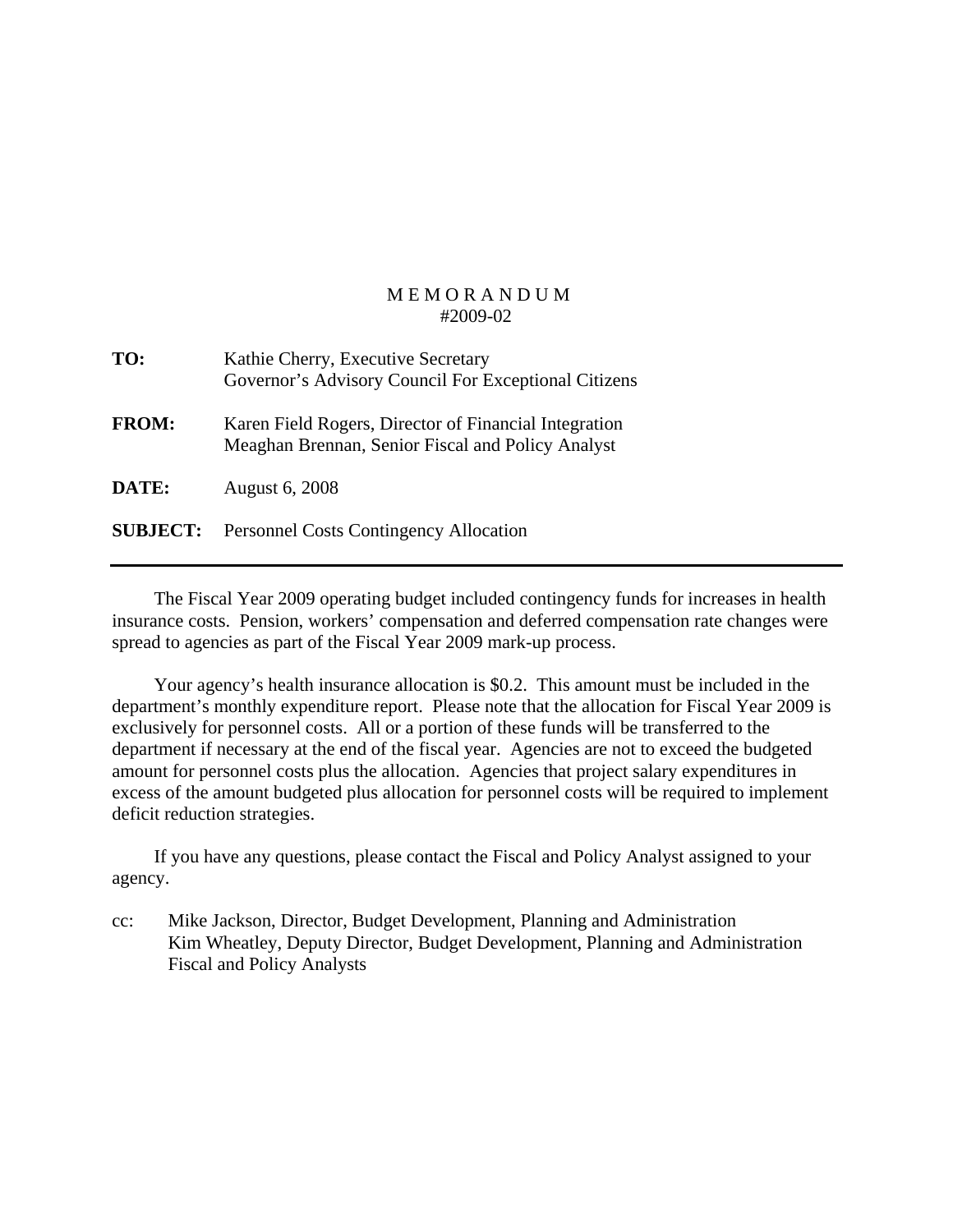| TO:             | Jerry McNesby, Vice President of Business and Finance<br>Delaware Technical and Community College          |
|-----------------|------------------------------------------------------------------------------------------------------------|
| <b>FROM:</b>    | Karen Field Rogers, Director of Financial Integration<br>Meaghan Brennan, Senior Fiscal and Policy Analyst |
| DATE:           | <b>August 6, 2008</b>                                                                                      |
| <b>SUBJECT:</b> | <b>Personnel Costs Contingency Allocation</b>                                                              |

 The Fiscal Year 2009 operating budget included contingency funds for increases in health insurance costs. Pension, workers' compensation and deferred compensation rate changes were spread to agencies as part of the Fiscal Year 2009 mark-up process.

 Your agency's health insurance allocation is \$160.7. This amount must be included in the department's monthly expenditure report. Please note that the allocation for Fiscal Year 2009 is exclusively for personnel costs. All or a portion of these funds will be transferred to the department if necessary at the end of the fiscal year. Agencies are not to exceed the budgeted amount for personnel costs plus the allocation. Agencies that project salary expenditures in excess of the amount budgeted plus allocation for personnel costs will be required to implement deficit reduction strategies.

 If you have any questions, please contact the Fiscal and Policy Analyst assigned to your agency.